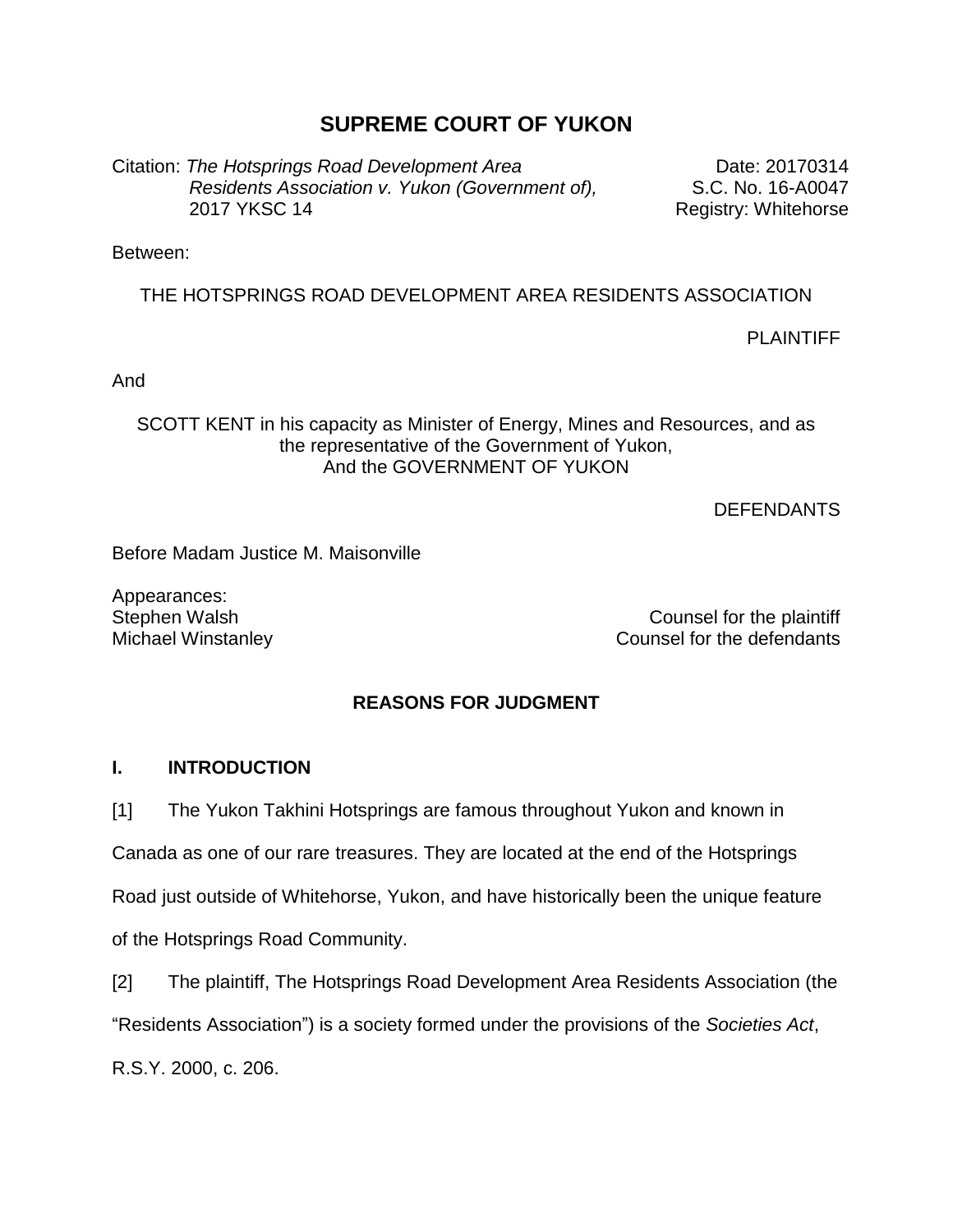[3] The Government of Yukon is the defendant. Scott Kent, the former Minister of Energy, Mines and Resources, is also a defendant.

[4] In 1999, approximately two dozen investors formed Takhini Hotsprings Ltd. which purchased the Takhini Hotsprings Complex. At the time, the Takhini Hotsprings Complex included four lots totalling 99 hectares.

[5] A number of the original investors had wanted to build their own residences on the Takhini Hotsprings Complex on a single lot as part of a "co-housing" arrangement.

[6] One of the original investors, Alison Reid, in an affidavit before the Court on this application, deposed that the purpose behind the Residents Association's plan to build their own residences as part of a co-housing arrangement was to minimize their environmental footprint. Ms. Reid also deposes that there was never any intention on the part of the original investors, including herself, to extend the co-housing arrangement beyond a single lot.

[7] In late 2007 and early 2008, a number of the original investors sold their interest in the Takhini Hotsprings Complex to the current owners of Takhini Hotsprings Ltd. and the objective of the co-housing arrangement of the original investors was abandoned.

#### **II. BACKGROUND**

## **A. The Hotsprings Road Local Area Plan**

[8] Residents of the Hotsprings Road area and the Government of Yukon engaged in a planning process towards a development of a land-use plan to help manage the land use and resources in the Hotsprings Road area. Following the purchase of the Takhini Hotsprings Complex by investors in 1999, Ms. Reid was involved in the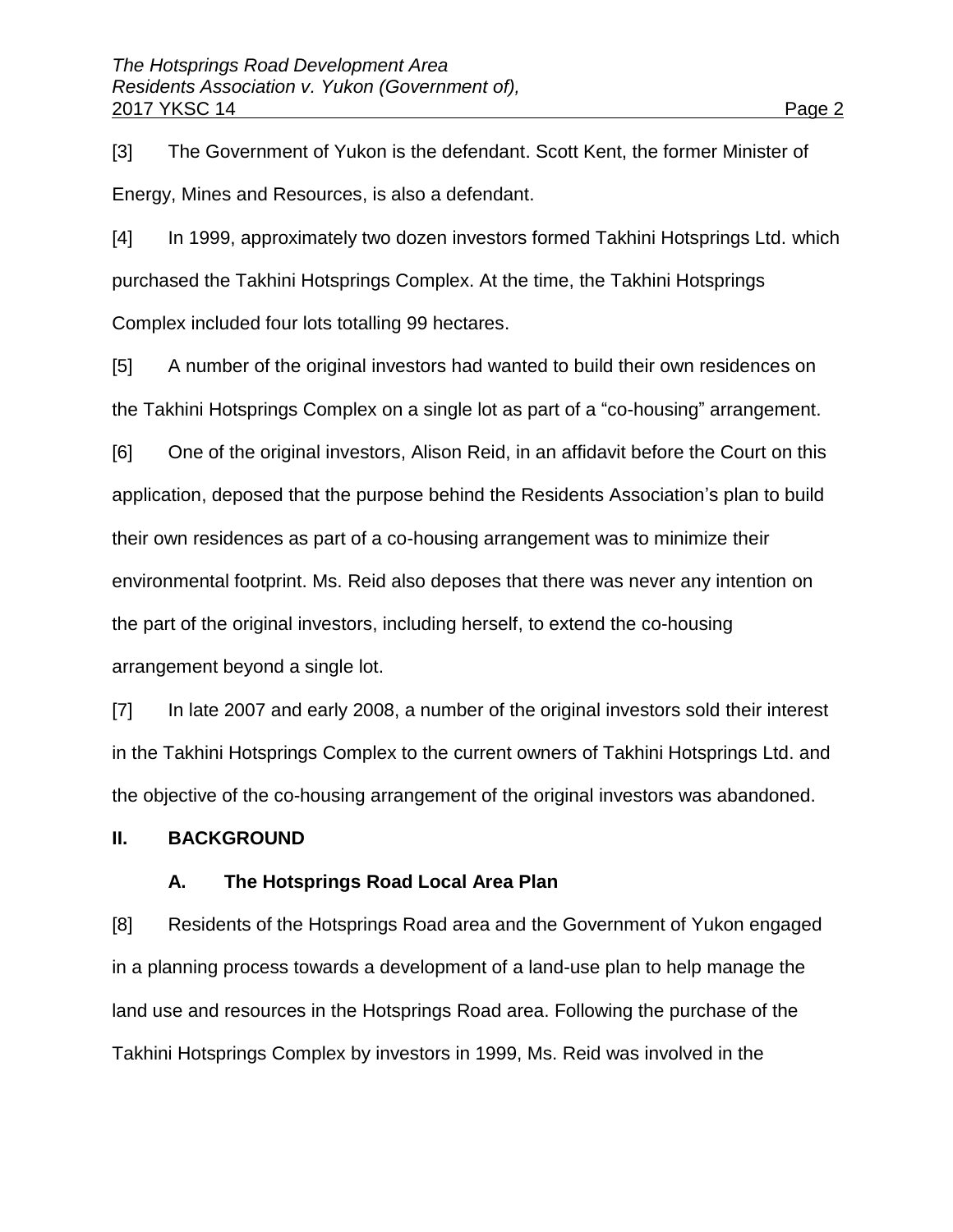community planning process from time to time, which was guided by the steering committee of the Plan.

[9] In approximately 2002, the Hotsprings Road Local Area Plan (the "Plan") was created as the result of the planning process. The Plan was then formally approved by the Government of Yukon. There is no French language version of the Plan.

[10] At the time the Plan was adopted, the Special Provision was intended to facilitate the objective of the co-housing arrangement, according to Ms. Reid. She deposes that it was to accommodate the investors' objectives of establishing the co-housing complex.

The Takhini Hotsprings properties were the only properties, anywhere in Yukon at that

time, which enjoyed the Special Provision's flexibility with respect to the maximum

residences permitted on the properties designated as CMT - Commercial Mixed

Use/Tourist Accommodation Zone ("CMT Zoning"). The Special Provision provides that

"[l]andowners of several contiguous properties zoned Commercial Mixed Use/Tourist

Accommodation" may be able to consolidate the residential development potential (i.e.

two residences per lot) "**in a single lot**, subject to the **conditions** addressed within the

Hotsprings Road Local Area Plan ..." [Emphasis added].

[11] The Plan confirms in Policy 5.16 that:

## For properties designated *as Commercial - Mixed Use/Tourist Accommodation*, **a maximum of two residences per lot are permitted**.

[12] The Plan sets out that the ability of landowners of several contiguous properties zoned as CMT Zoning to consolidate the residential development potential of their properties in a single lot is expressly subject to specific conditions set out in Policy 5.17 of the Plan which includes as follows: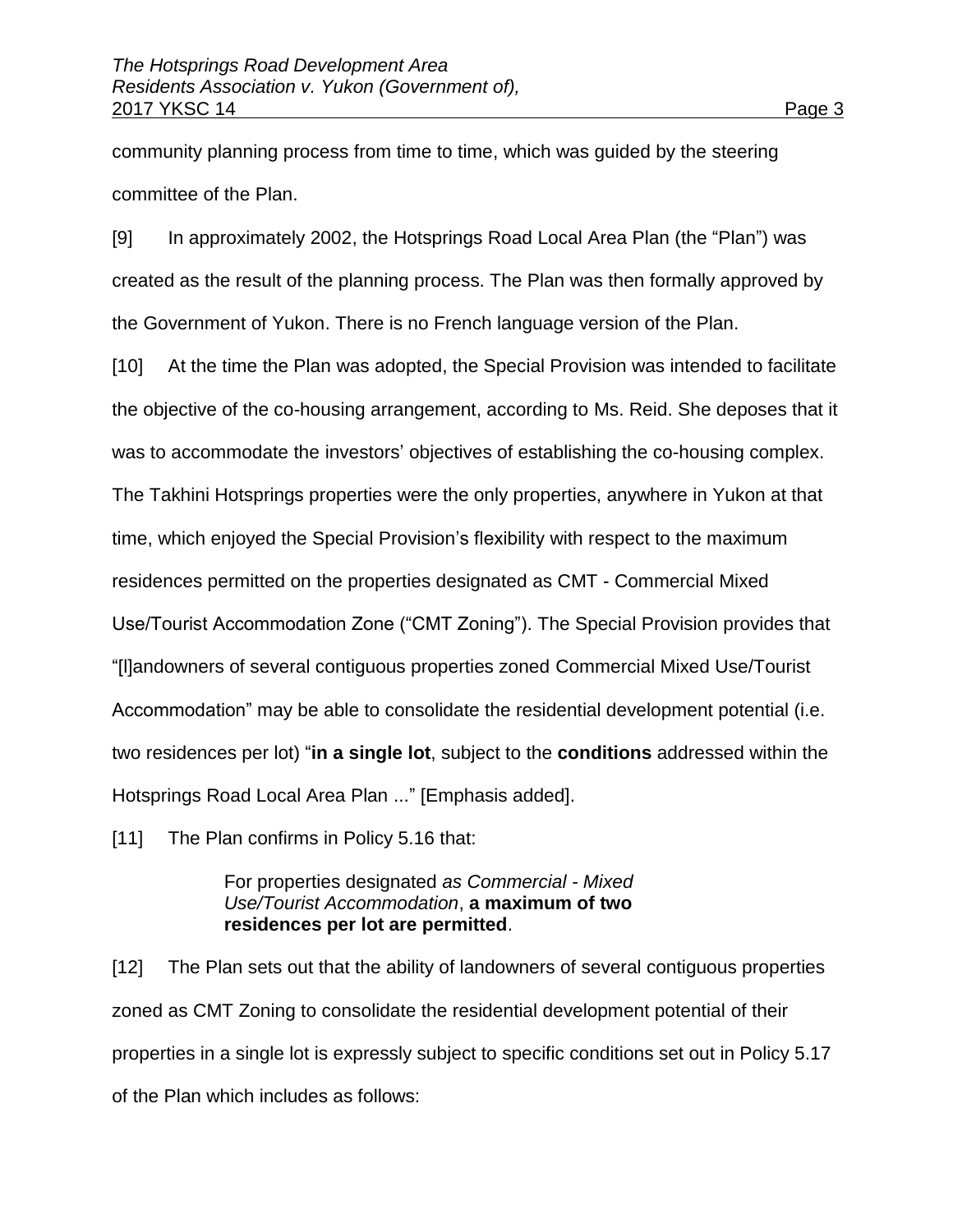Landowners of several contiguous properties designated as *Commercial - Mixed Use/Tourist Accommodation* may be able to transfer their residential development potential to a single lot, subject to the following conditions:

- $\bullet$  residential units may be in the form of a single family dwelling, duplex, or multiple family dwelling;
- residential units are subject to applicable legislation and regulations on housing densities and septic systems; and
- **Any additional residential units beyond what is permitted in this designation would be subject to community consultation, rezoning and site plan approvals.**

[Emphasis added]

# **B. The Hotsprings Road Area Development Regulations**

[13] The Regulation governing development in the Hotsprings Road area was passed

in 1996 as the *Hotsprings Road Area Development Regulations,* O.I.C. 1996/136 (the

"*Regulation"*). In approximately October 2004, the Government of Yukon's

Commissioner in Executive Council, acting under the authority of s. 3 of the *Area* 

*Development Act*, R.S.Y. 2002, c. 10, adopted Order-in-Council 2004/201 entitled

"*Regulation to Amend the Hotsprings Road Area Development Regulations*". Schedule

A to the *Regulation* was replaced by Order-in-Council 2004/201, and then amended by

Order-in-Council 2016/30. The title of the *Regulation* was changed to *Hotsprings Road* 

*Development Area Regulation* by O.I.C. 2016/17.

# **C. Relevant Legislation**

[14] Section 1 of the *Regulation* provides:

Purpose

1. The purpose of this Regulation is to regulate development of lands within the Hotsprings Road development area, as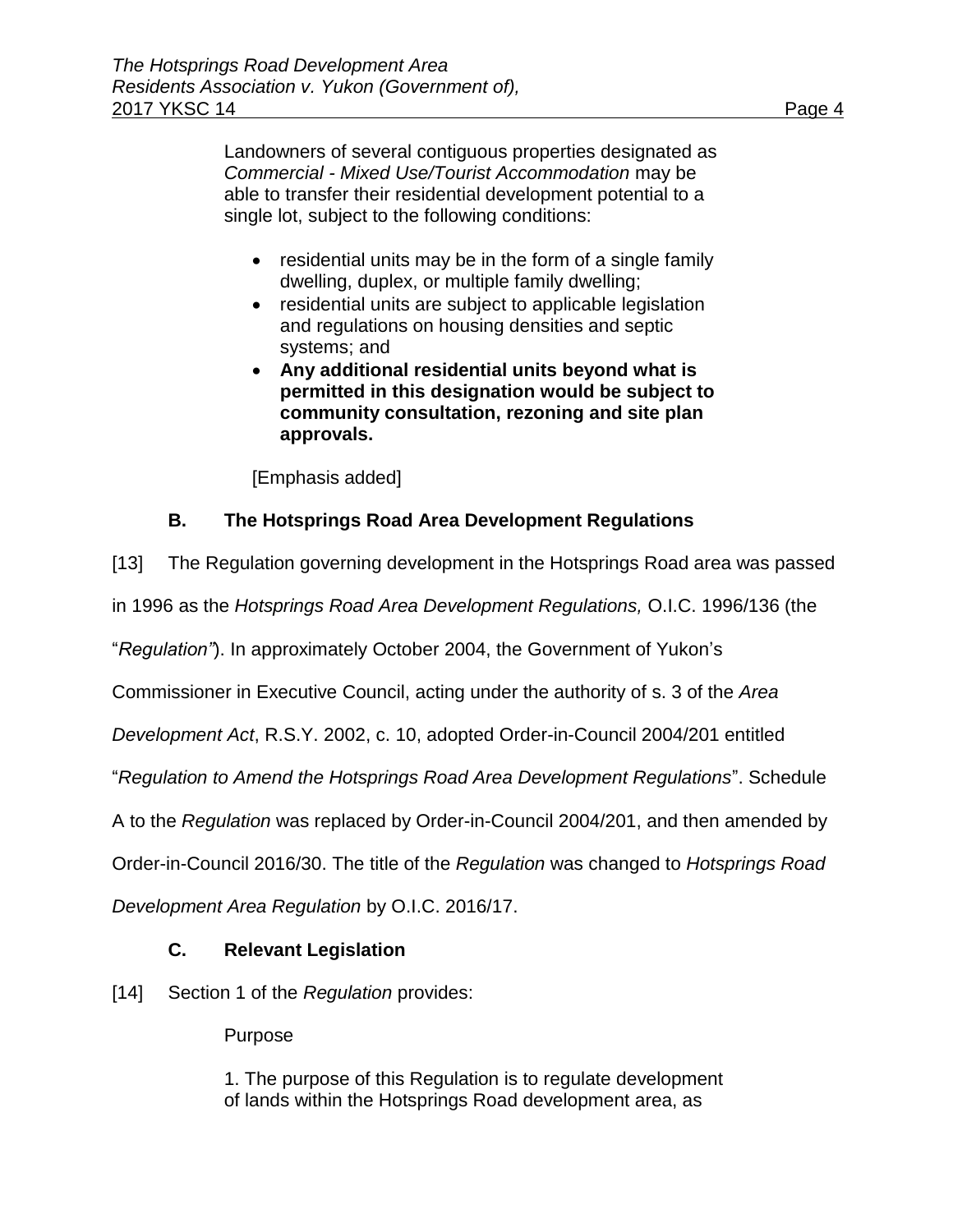shown on Schedule B, pursuant to the *Area Development Act*, and:

(*Section 1 amended by O.I.C. 2016/17*)

- (a) to divide the area into land use zones;
- (b) to prescribe uses to be permitted in each zone;
- (c) to prescribe and regulate development requirements in each zone;
- (i) to describe a procedure whereby the public is consulted in matters relating to this regulation. (*Paragraph 1(i) amended by O.I.C. 2016/17)*
- [15] Section 17(1) of the *Regulation* sets out a number of available designations for

lands in the development area, including CMT Zoning.

[16] Section 17(2) of the *Regulation*, provides:

…

(2) The use of any parcel of land within the Hotsprings Road Development Area shall be in accordance with the provisions set out in Schedule A and any use of buildings, structures or land not in accordance with these provisions shall be prohibited. (*Subsection 17(2) added by O.I.C. 2004/201*)

[17] Section 5(3) of the *Interpretation Act*, R.S.Y. 2002, c. 125, provides "shall" is to

be read as imperative. The French language version notes in s. 17(2) of the *Regulation*

that it is "interdit", i.e., forbidden or prohibited, to otherwise use the parcels except as

set out in Annex A (Schedule A in the English language version).

[18] The French language versions of ss. 1 and 17(2) of the *Regulation* are as

follows:

# **RÈGLEMENT SUR LA RÉGION D'AMÉNAGEMENT DU CHEMIN HOTSPRINGS**

But

1. Le présent règlement vise à réglementer l'aménagement de terrains dans la région d'aménagement du chemin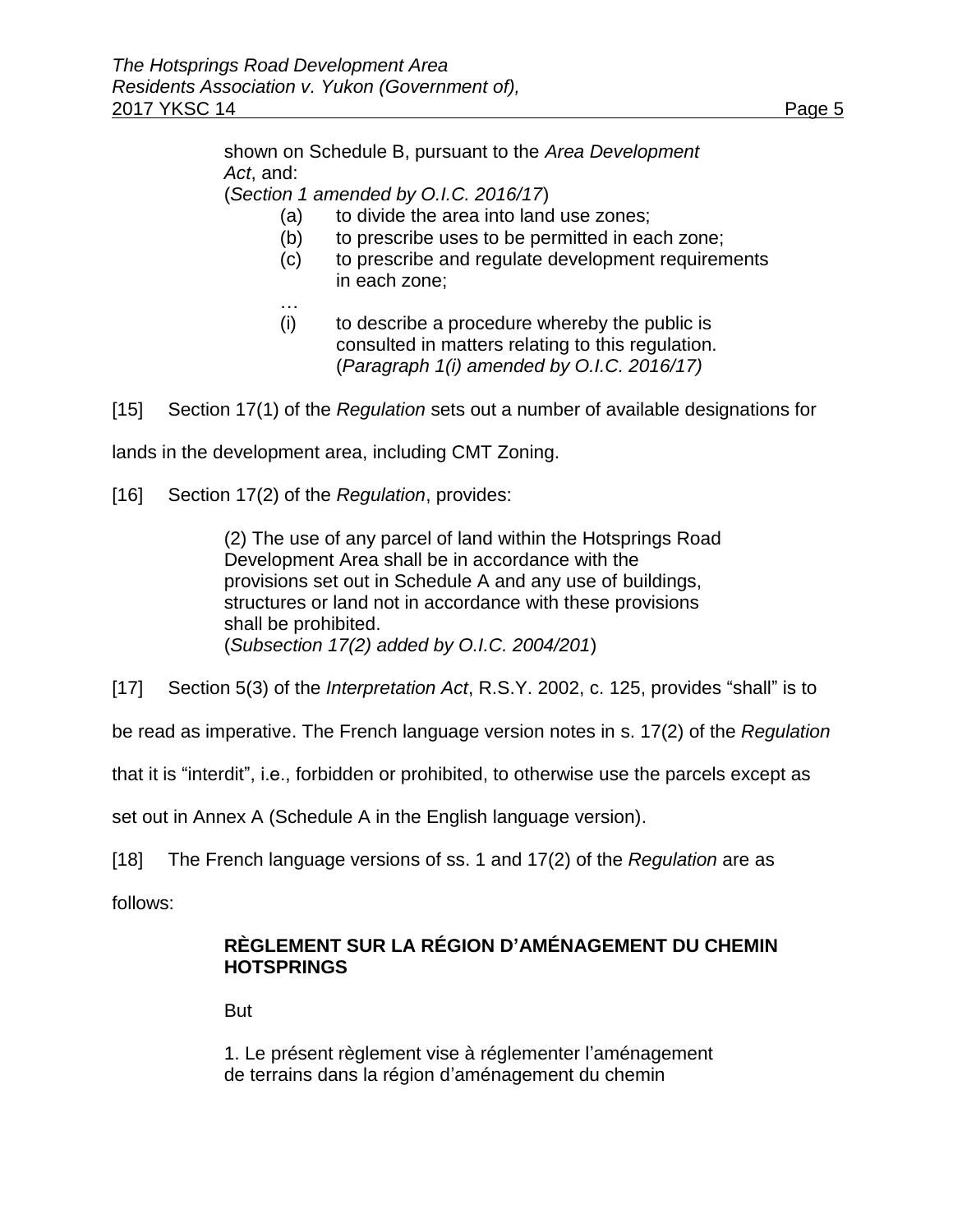Hotsprings, délimitée à l'annexe B, en conformité avec la *Loi sur L'aménagement régional*, notamment:

- (a) diviser la région en zones;
- (b) prescrire les usages autorisés dans chacune des zones;
- (c) établir et régelementer les normes d'aménagement dans chacune des zones;
- … (i) décrire les modalités de la consultation publique.
- …

17(2) Les parcelles situées dans la région d'aménagement du chemin Hotsprings peuvent être utilisées conformément à l'annexe A; il est interdit d'utiliser autrement les bâtiments, les ouvrages ou les terrains. (*Paragraph 17(1) ajouté par Décret 2004/201)*

[19] Schedule A of the *Regulation* sets out a Land Use Designation referred to as

ZONE: Mixed Use / Tourist Accommodation Zone - CMT. The only property to which the

CMT Zoning applies is the property which makes up the Takhini Hotsprings Complex at

the end of the Takhini Hotsprings Road.

## **D. Special Provision**

[20] Schedule A of the *Regulation* contains a "Special Provision" in respect to the

lands of the Hotsprings Road Development Area concerning CMT Zoning as follows:

ZONE: Mixed Use / Tourist Accommodation Zone – CMT PURPOSE: To accommodate the development of recreational and tourism based facilities with a limited number of residential units

PERMITTED USES:

Principal uses:

- Hotel or Motel
- Resorts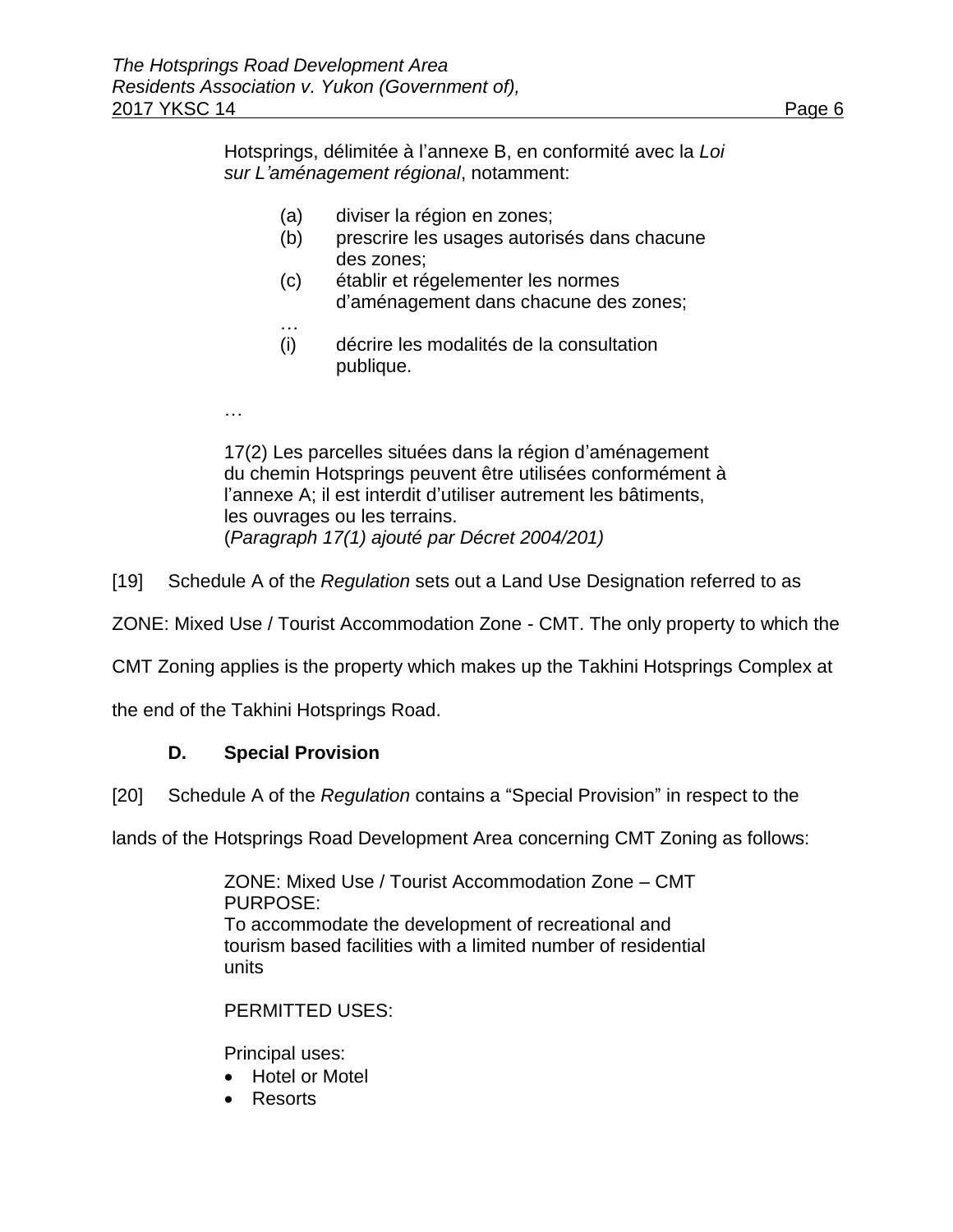- RV Park/Commercial Campground
- Indoor/Outdoor Recreation Facilities
- Eating & Drinking Establishment
- Skiing/Hiking Facilities
- Travel Guiding
- Guest Cabin Accommodation
- Equestrian Centre
- Public Utilities

## Accessory Uses:

- **Two Single Family Dwelling Units** [see Footnote 1 below]
- Accessory Buildings
- Minor Agricultural Pursuits ...

[Footnote 1] SPECIAL PROVISIONS:

Landowners of several contiguous properties zoned as Commercial Mixed Use/Tourist Accommodation may be able to consolidate the residential development potential **of these properties in a single lot, subject to the conditions addressed within the Hotsprings Road Local Area Plan, as amended from time to time**.

[Emphasis added]

[21] The French language of the Special Provision reads correspondingly:

ZONE : Usage commercial mixte / hébergement touristique - CMT **OBJECTIF** 

Cette désignation vise l'aménagement d'installations à caractère récréatif ou touristique ainsi qu'un nombre restreint d'unités résidentielles.

## USAGES AUTORISÉS:

Usages principaux:

- hôtel ou motel
- centres de villéglature et de conférences
- parc pour véhicules de plaisance/ terrains de camping commerciaux
- installations de loisirs intérieurs ou extérieurs
- débits de restauration et de boissons
- installations de ski ou de randonnée pédestre
- service de quides pour touristes
- cabanes d'invités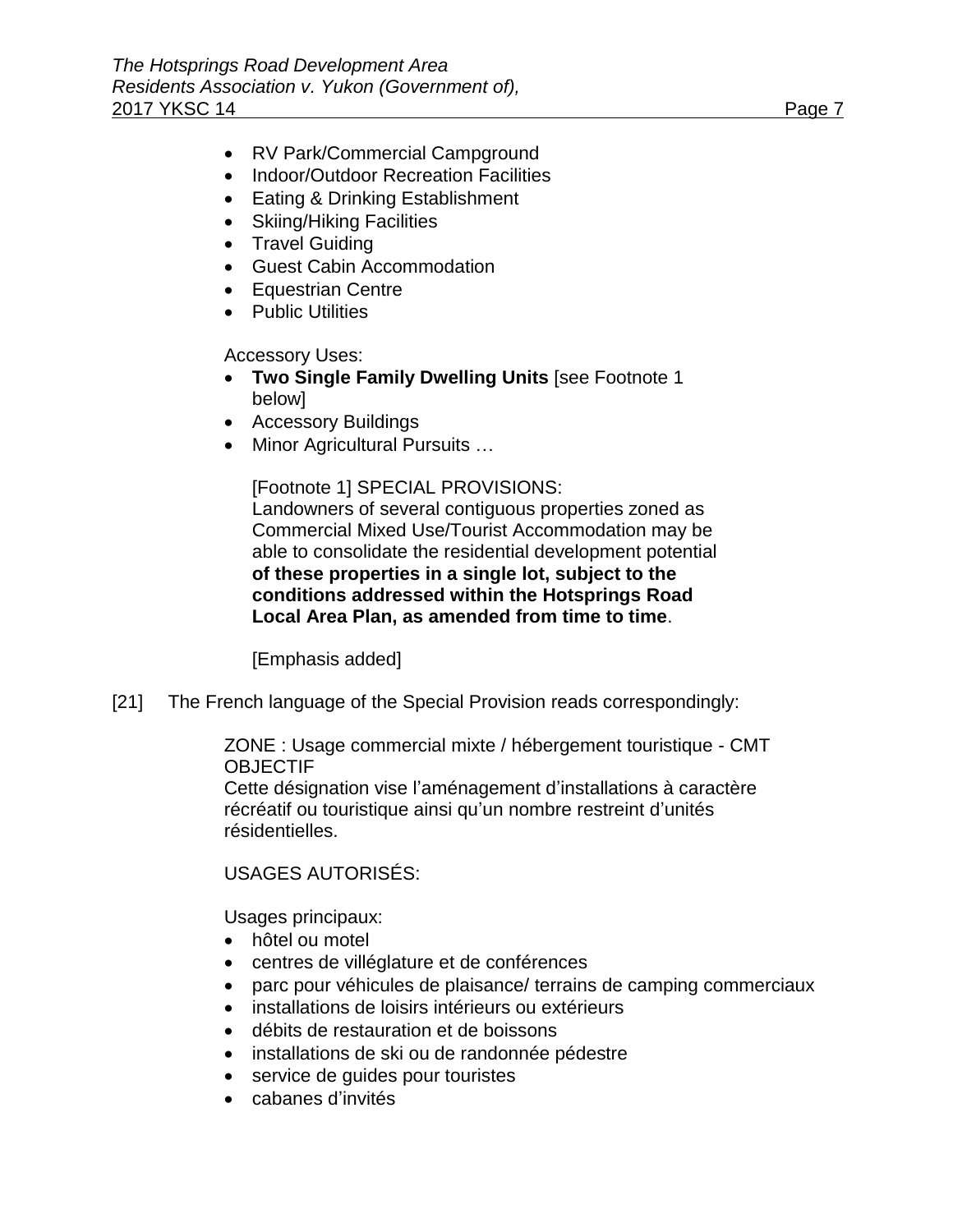- centre équestre
- services publics

Usage accessoires:

- deux unités d'habitation unifamiliales [see la note 1]
- dépendances
- travaux agricoles de faible envergure ...

[la note 1] DISPOSITIONS SPÉCIALES: Les propriétaires de lots contigus désignés « Usage commercial mixte/hébergement touristique » peuvent réunir les possibilités d'aménagement de ces terrains comme s'il s'agissait d'un seul lot, sous réserve des conditions contenues dans le plan d'aménagement local du chemin Hotsprings, dans sa version modifiée.

[22] Both the Residents Association and the Government of Yukon agree the

"permitted uses" section of the *Regulation* is a codification of Policy 5.16 of the Plan.

Similarly, footnote 1 of Schedule A of the *Regulation* is a codification of Policy 5.17 of

the Plan.

## **E. Government of Yukon's Development Agreement With Takhini Hotsprings Ltd.**

[23] On November 22, 2012, the Government of Yukon entered into an agreement

with Takhini Hotsprings Ltd. entitled Development Agreement (the "2012 Development

Agreement"). Schedule B of the 2012 Development Agreement sets out a listing of lots

designated for residential development and those lots designated to remain

undeveloped with the residential development potential transferred to lots designated

for development. The 2012 Development Agreement had provided in Section 5 as

follows:

# **SECTION 5 Residential Development**

5.1 The Developer shall construct or cause to be constructed a maximum of two (2) residential dwelling units per lot at its own expense.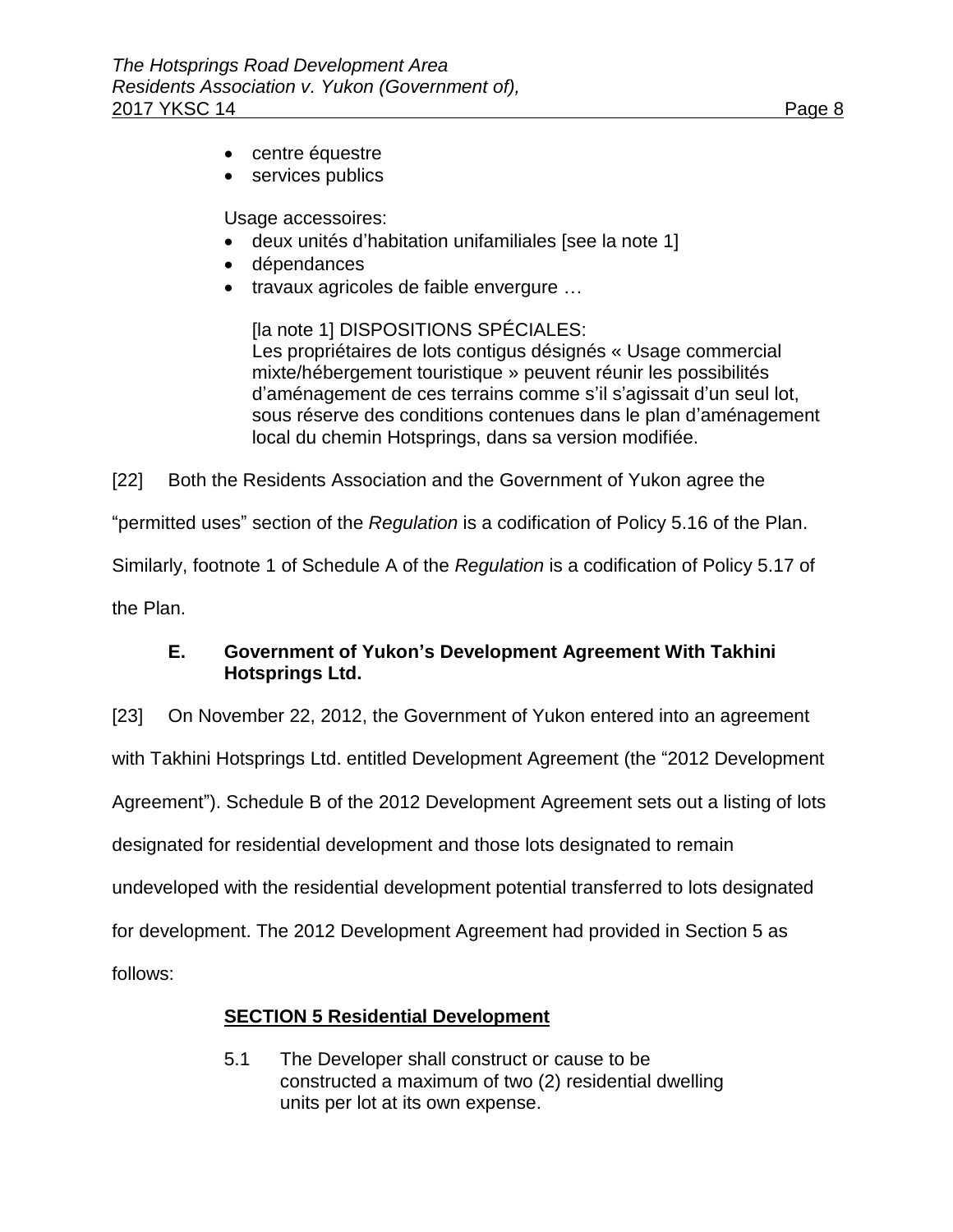- 5.2 The total number of residential dwelling units that may be constructed on the nine lots shown on the Plan of Subdivision is eighteen (18). Lot 1095, Quad 105 D/14, Plan 65422 also has the potential for two residential dwelling units which brings the total residential dwelling unit potential to twenty (20) that may be clustered onto one or more lots shown on the Plan of Subdivision.
- 5.3 Lots designated for residential dwelling units shall be identified in Schedule "B" of this Development Agreement.
- 5.4 Lots designated to have their residential development potential restricted and transferred to another lot shall be identified in Schedule "B" of this Development Agreement.
- 5.5 Yukon acknowledges that the Developer has made best efforts to determine suitable lots on which to locate the residential capacity. Should the Developer determine that the lots identified in Schedule "B" are not for engineering, planning or other related reasons, suitable for achieving the residential capacity allowed by this Agreement, then the Developer may request Yukon to transfer the residential development potential to such lots as the Developer requests and such permission to transfer the residential development with the requisite consequential amendments to this Agreement, shall not be unreasonably refused by Yukon.
- [24] There is no French language version of the Development Agreement.
- [25] Additionally, the 2012 Development Agreement provides at Section 7:

## **SECTION 7 Compliance With Law**

7.1 The Developer shall at all times comply with all applicable Yukon legislation and regulations pertaining to the residential dwelling units and the affected lots.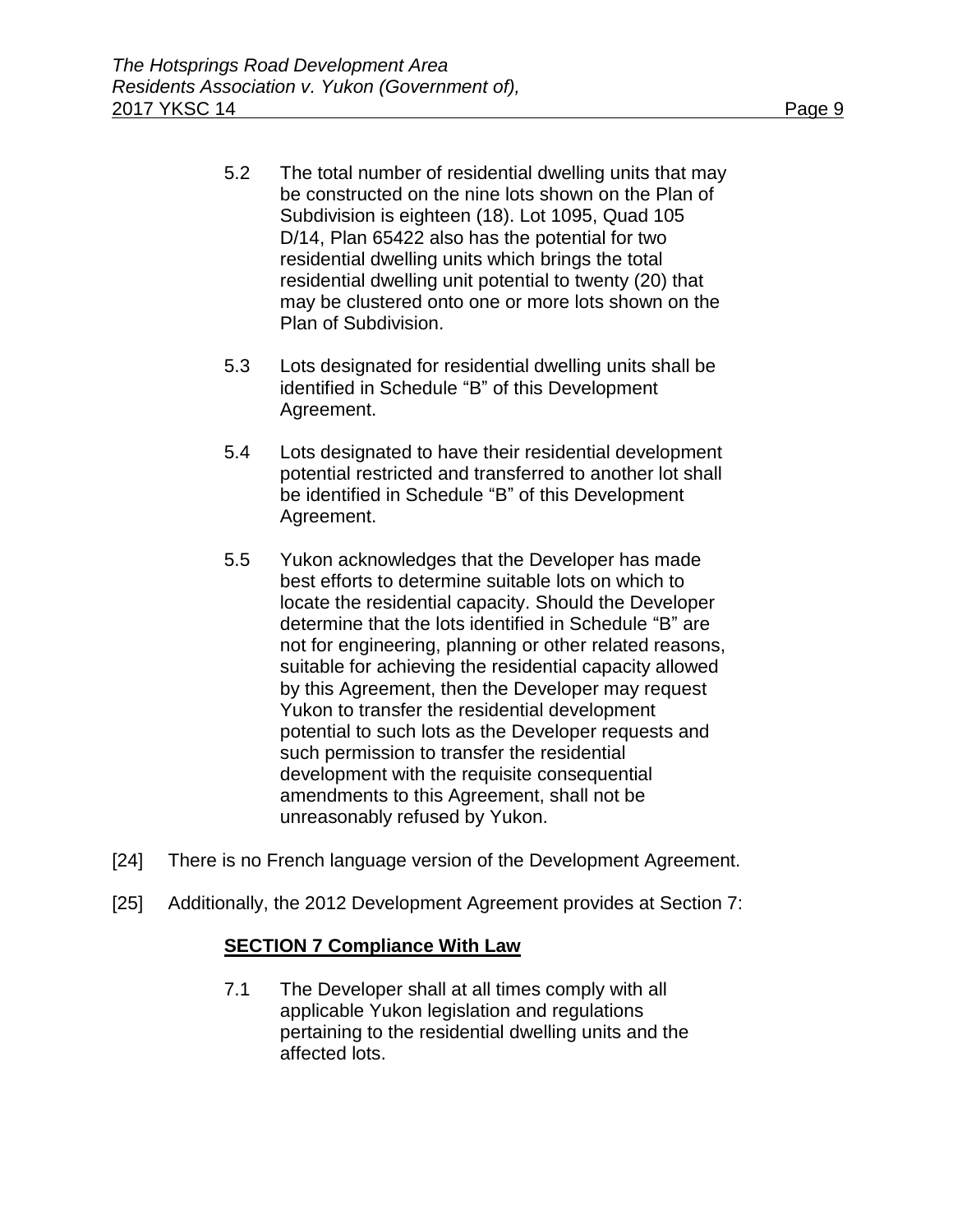- 7.2 Where anything provided for herein cannot lawfully be done without the approval or permission of any authority, person or board, the obligation or right to do it does not come into force until such approval or permission is obtained PROVIDED that the parties will do all things necessary by way of application or otherwise in an effort to obtain such approval or permission.
- 7.3 If any provision hereof is contrary to law, the same shall be severed and the remainder of this Development Agreement shall be of full force and effect.

[26] On February 17, 2015, the Government of Yukon entered into a further agreement with Takhini Hotsprings Ltd., entitled "Agreement to amend the Development Agreement for the proposed subdivision of Lot 10-48, Quad 105 D/14, Plan 61046, Yukon Territory; Lot 1094, Quad 105 D/14, Plan 65422, Yukon Territory; and Lot 1095, Quad 105 D/14, Plan 65422, Yukon Territory" (the "Amended Development Agreement").

[27] Schedule B of the Amended Development Agreement sets out a listing of lots designated for residential development as well as those lots designated to remain undeveloped with the residential development potential transfer to lots designated for development. Under the terms of Schedule B of the Amended Development Agreement, three of the lots listed therein, namely, lots 1533, 1536 and 1095, provide for more than the maximum two residences permitted under Policy. 5.16 of the Plan. This transfer, under the terms of Schedule B of residential development potential to lots 1533, 1536 and 1095 allowing for more than maximum of two residences, had not been subject to either community consultation or rezoning, which was required under the terms of Policy 5.17 of the Plan.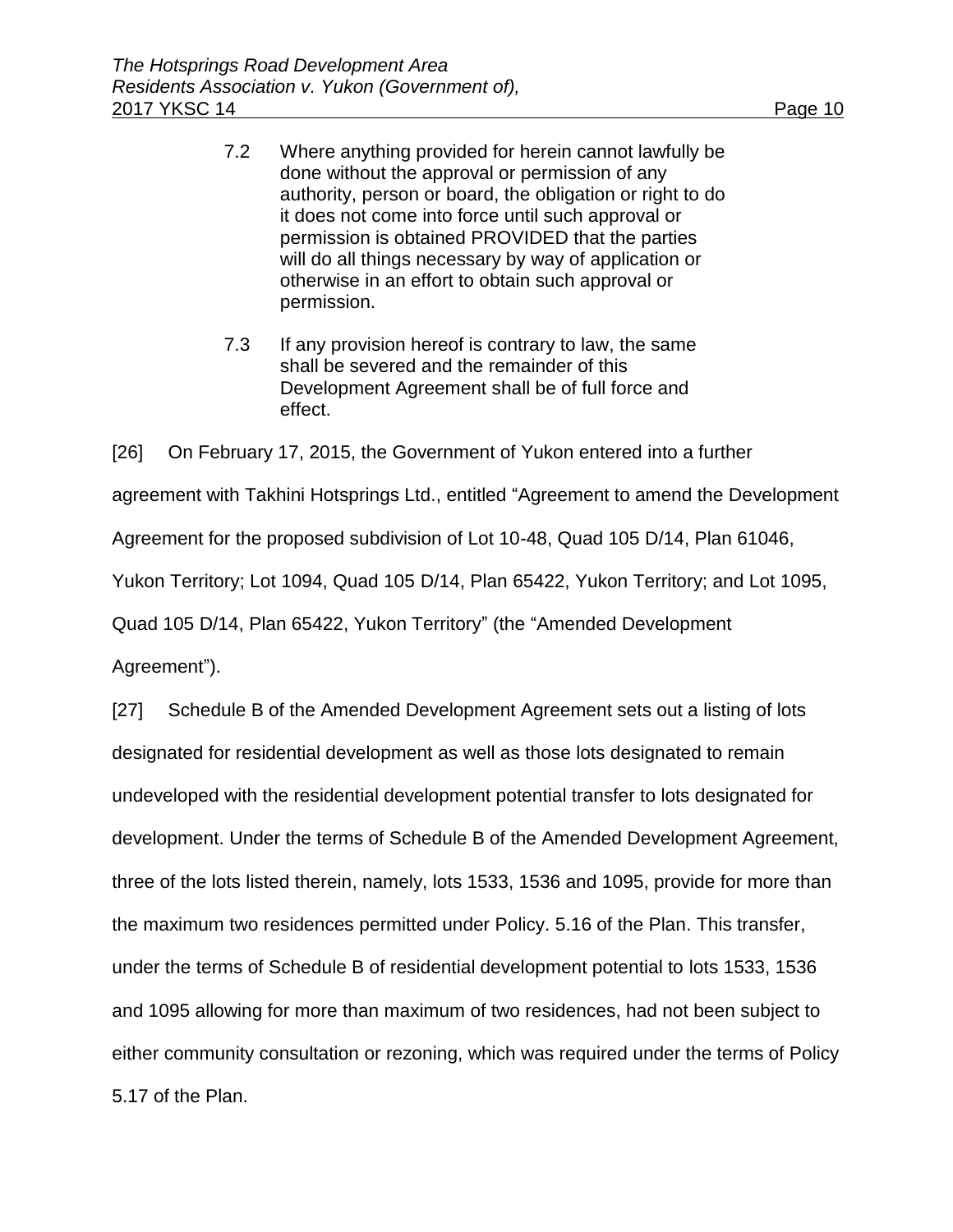## **F. The Statement of Claim**

[28] By Statement of Claim filed June 16, 2016, the Residents Association contests the transfer of the development potential in the absence of compliance with the provisions of Plan. The Residents Association seeks declarations that:

- a) the Amended Development Agreement is void and of no force and effect because the legally binding conditions precedent set out in Policy 5.17 of the Plan have not been fulfilled;
- b) a declaration that those provisions of Schedule B of the Amended Development Agreement which purport to provide for the consolidation of residential potential on lots 1533, 1536 and 1095 beyond two residences per lots are in conflict with the legally binding conditions set out in Schedule A of the *Regulation* and the Plan and are consequently of no force and effect; and
- c) a declaration that the development of more than the permitted maximum of two residences per lot on lots 1533, 1536 and 1095 is a use of land not in accordance with the legally binding conditions set out in Schedule A of the *Regulation* and Policy 5.17 of the Plan and is therefore prohibited by virtue of the terms of s. 17(2) of the *Regulation*.

[29] The Residents Association also seeks costs and further relief in the Statement of Claim.

[30] On the same day that the Statement of Claim was filed, a Notice to Admit was forwarded to counsel for Scott Kent, the former Minister of Energy and for the Government of Yukon.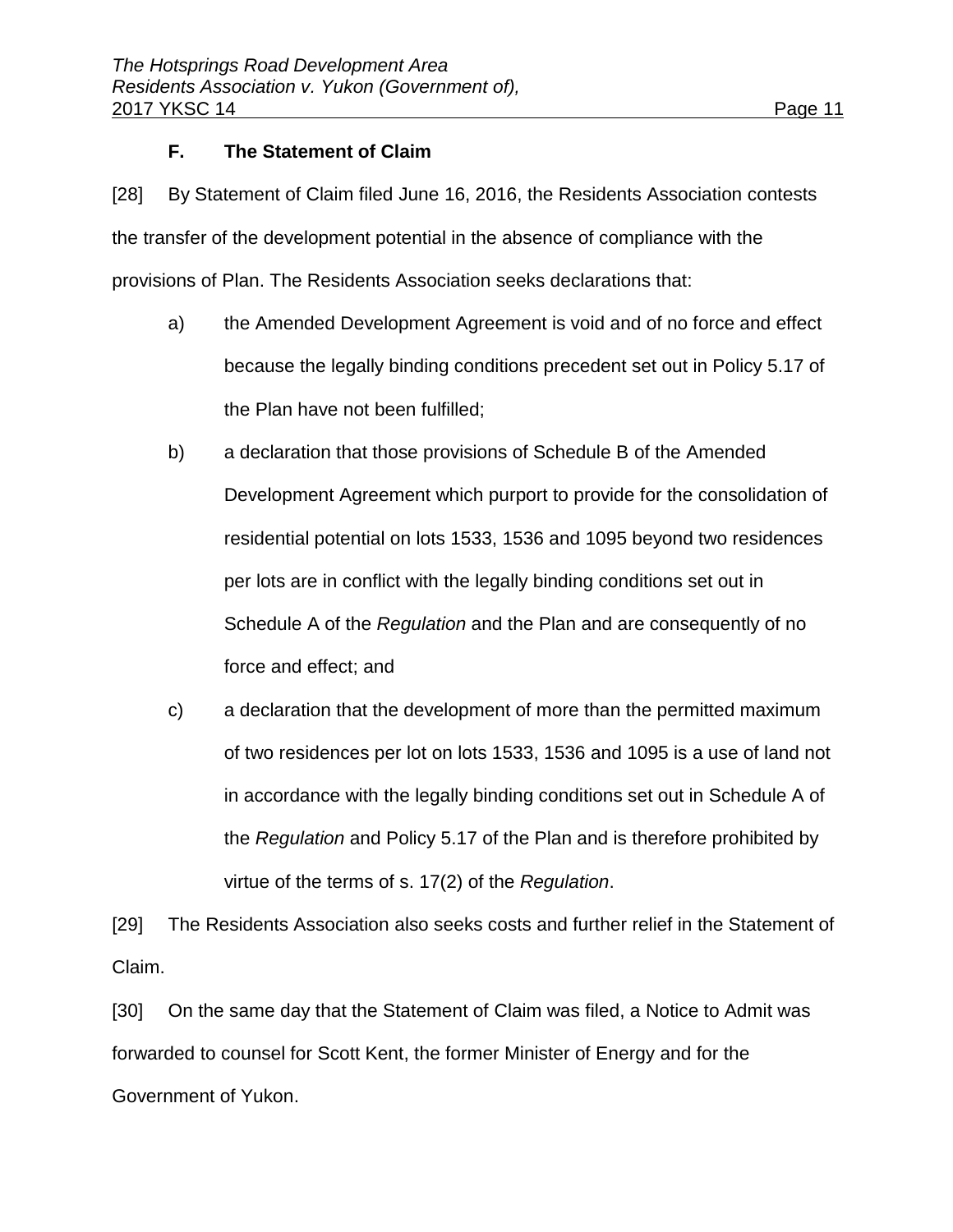[31] On July 7, 2016, the Government of Yukon filed a Statement of Defence stating,

*inter alia*, that:

Unless expressly admitted herein, the Defendants denies each and every allegation in the Statement of Claim and puts the Plaintiff to the strict proof thereof.

[32] In a separate document on the same date, a Reply to the Notice to Admit containing a number of admissions made was forwarded to counsel for the Residents Association.

## **III. THE ISSUES BEFORE THE COURT**

[33] The first issue before the Court is whether, pursuant to Rule 20(26) of the *Rules of Court* of the Supreme Court of Yukon, the Statement of Defence should be struck as an abuse of the court's process given that the Reply to the Notice to Admit differs and admits certain facts whereas the Statement of Defence instead "puts the Plaintiff to the strict proof thereof".

[34] The second issue before the Court is what is the correct way to interpret Schedule A in respect of the development? Does Policy 5.17 apply to the Amended Development Agreement? If so, has there been compliance with the conditions set out in Policy 5.17 of the Plan? Should the declarations sought by the Residents Association be granted? More specifically, does the 2012 Development Agreement contemplate goes beyond the words of consolidating the development potential "in a single lot"?

## **IV. DISCUSSION – PLEADINGS**

[35] Rule 20(26) of the Supreme Court of Yukon *Rules of Court* provides:

Scandalous, frivolous or vexatious matters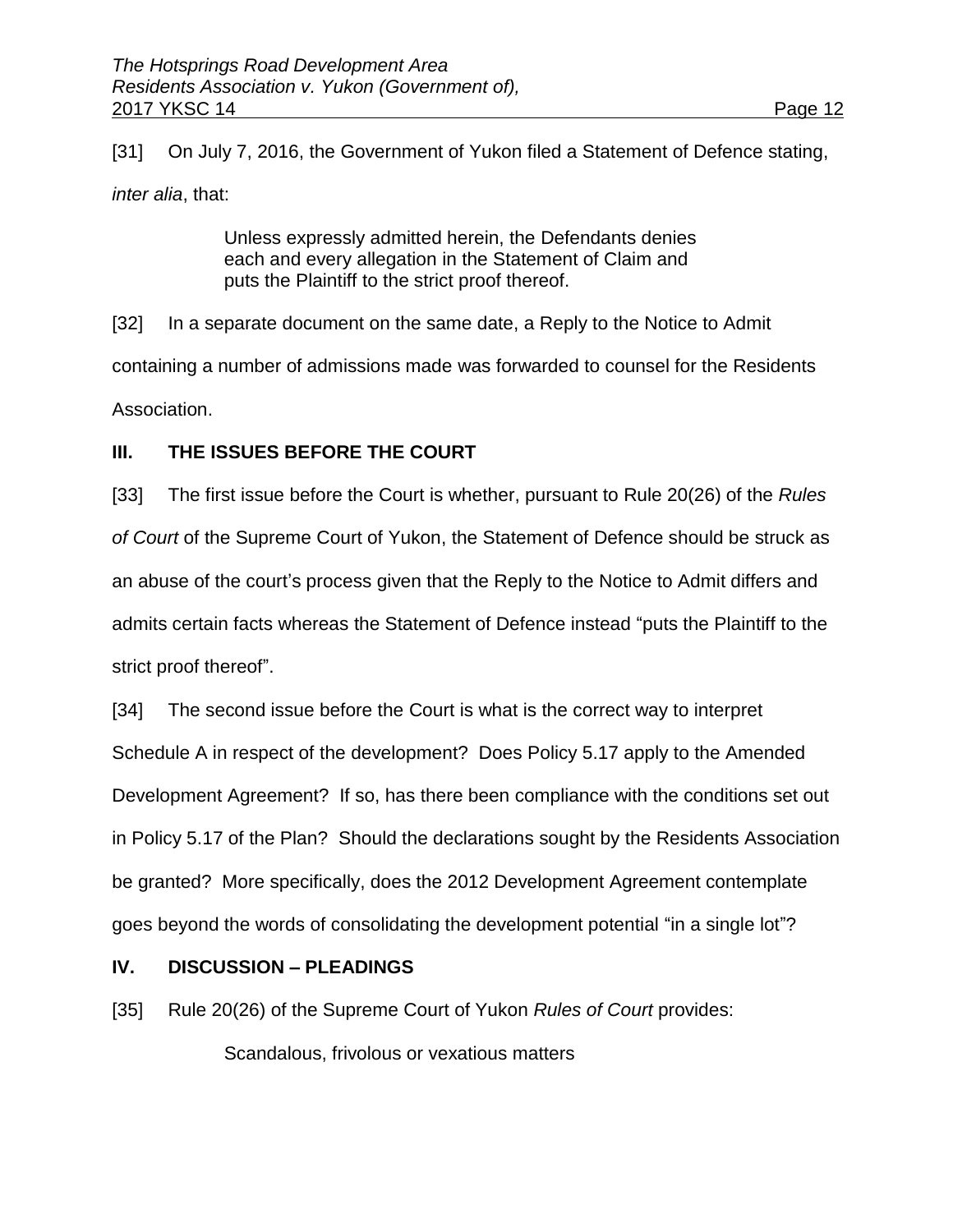(26) At any stage of a proceeding the court may order to be struck out or amended the whole or any part of an endorsement, pleading, petition or other document on the ground that

(a) it discloses no reasonable claim or defence as the case may be,

(b) it is unnecessary, scandalous, frivolous or vexatious,

(c) it may prejudice, embarrass or delay the fair trial or hearing of the proceeding, or

(d) it is otherwise an abuse of the process of the court, and the court may grant judgment or order the proceeding to be stayed or dismissed and may order the costs of the application to be paid as special costs.

[36] Rule 31(2) provides that:

Effect of notice to admit

Unless the court otherwise orders, the truth of a fact or the authenticity of a document specified in the notice to admit shall be deemed to be admitted, for the purposes of the proceeding only, unless, within 21 days, the party receiving the notice delivers to the party giving the notice a written statement that

(a) specifically denies the truth of that fact or the authenticity of that document,

(b) sets forth in detail the reasons why the party cannot make the admission, or

(c) states that the refusal to admit the truth of that fact or the authenticity of that document is made on the grounds of privilege or irrelevancy or that the request is otherwise improper, and sets forth in detail the reasons for the refusal.

[37] Counsel for the Residents Association has relied upon the decision of the British

Columbia Court of Appeal in Chambers, *El-Nachar v. Alsakka*, 2002 BCCA 191, at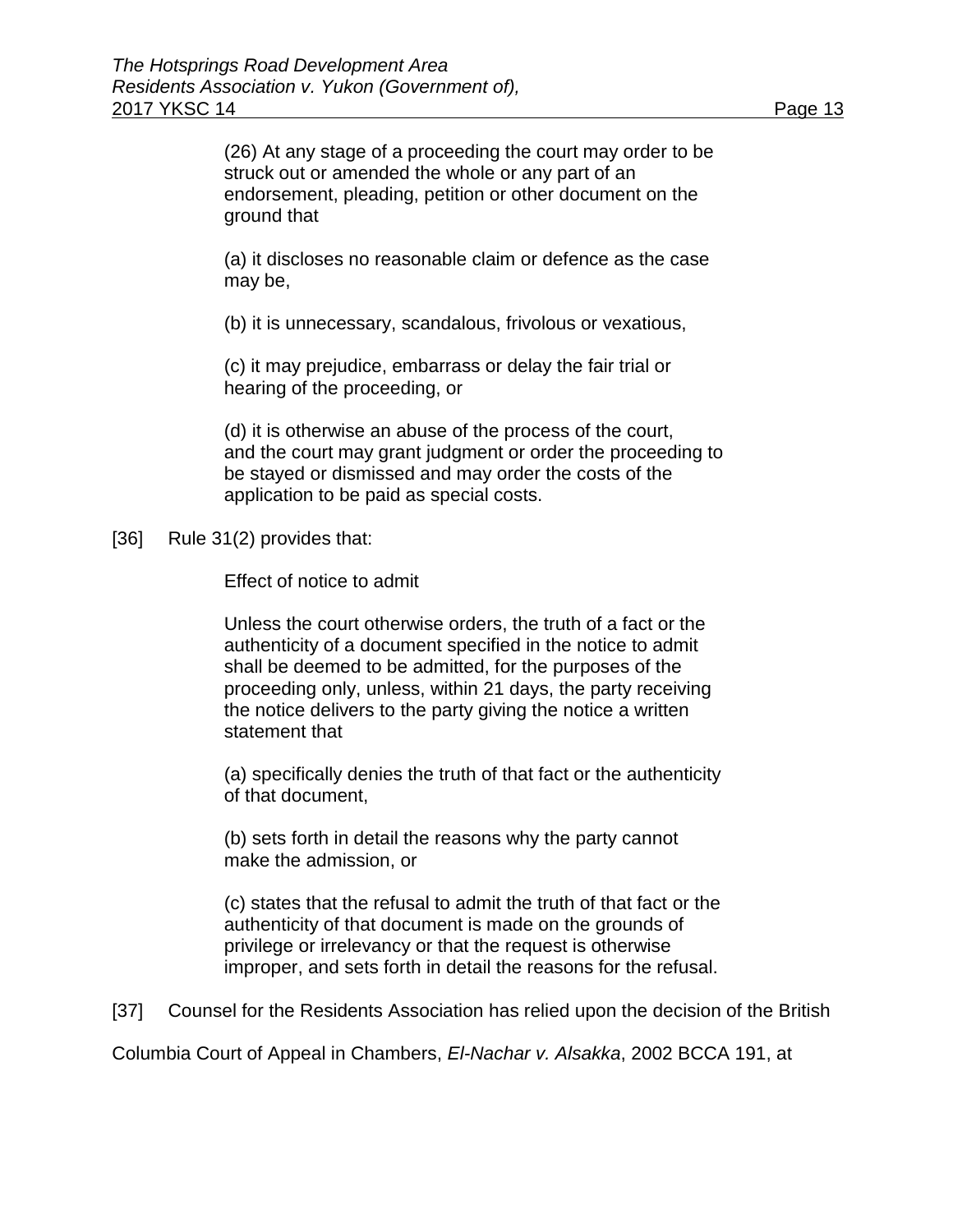para. 3, in which Southin J.A. noted in response to a statement of defence asserting, among other things, "puts the plaintiff to strict proof thereof"

> … [I digress to point out the words "puts the plaintiff to the strict proof thereof" add nothing to a denial and are silly words.]

[38] Counsel for the Residents Association asked this Court to rule on the practice of putting the words "puts the plaintiff to the strict proof thereof", relying upon the decision of *El-Nachar*.

[39] I find that this argument is devoid of merit. The provisions of the *Rules* on Notices to Admit are expressly clear. Unless the Court otherwise orders the admissions are made for all purposes, I do not find that a Statement of Defence followed by a Reply to a Notice to Admit admitting what had been denied earlier is an abuse of process of this Court.

[40] To follow counsel for the Residents Association's argument to its logical conclusion would be to create a rule requiring a defendant to amend its pleadings to conform with any replies to Notices to Admit that result in admissions throughout the court process. I do not find that this is appropriate. In any event, Rule 31(2) makes it clear that the admission would prevail over the words in the Statement of Defence. Parties are entitled to reflect and change their position on facts when faced with a Notice to Admit; this is arguably one of the main functions of that Rule. Different costs consequences arise and different strategies may be employed in the litigation. I do not find this is an abuse of process.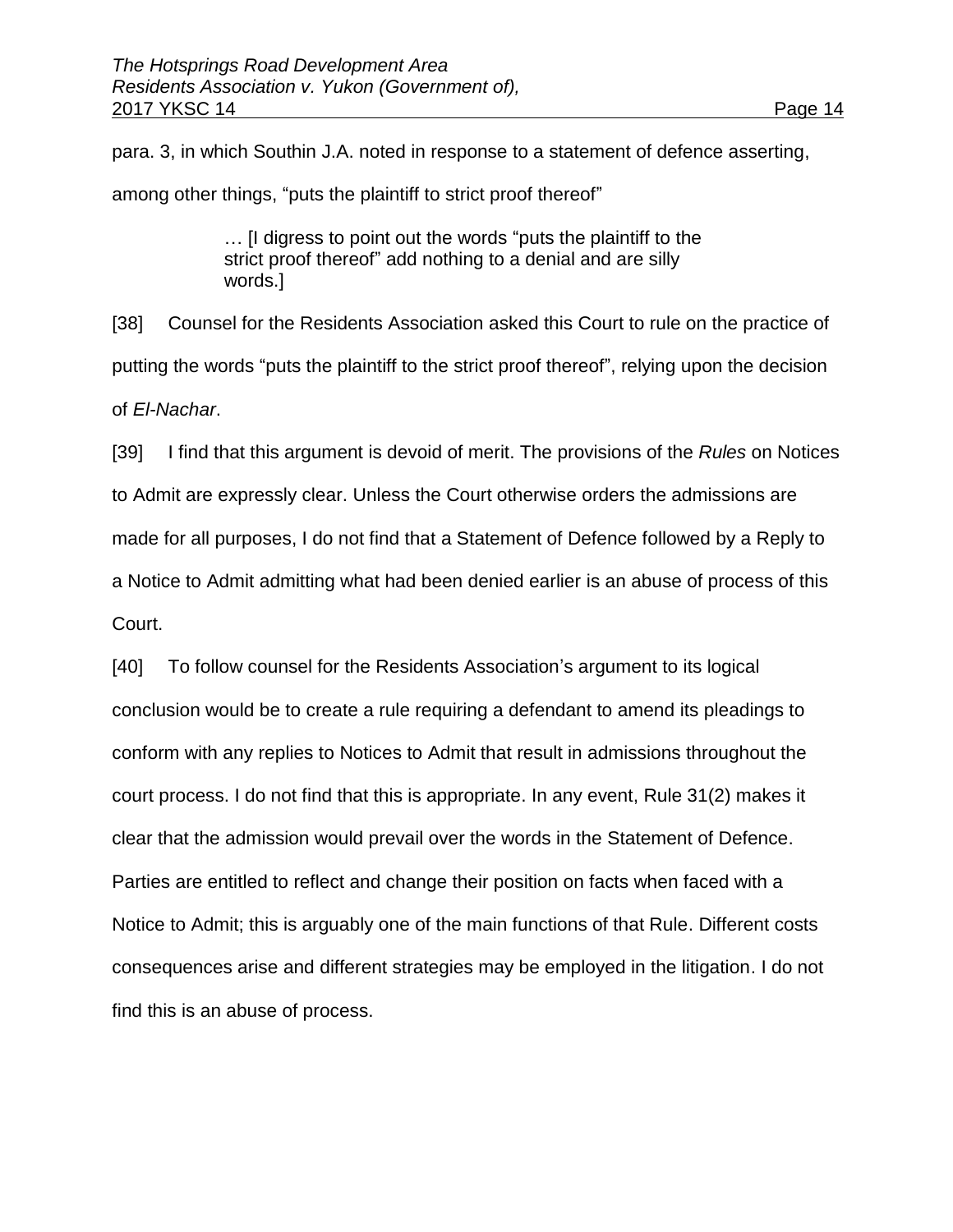# **V. THE LAW ON STATUTORY INTERPRETATION**

[41] In *Bell ExpressVu Limited Partnership v. Rex*, 2002 SCC 42, Justice Iacobucci

for the Supreme Court of Canada was considering the modern approach to statutory

interpretation.

[42] Justice Iacobucci commences his analysis at para. 26:

[26] In Elmer Driedger's definitive formulation, found at p. 87 of his *Construction of Statutes* (2nd ed. 1983):

> Today there is only one principle or approach, namely, the words of an Act are to be read in their entire context and in their grammatical and ordinary sense harmoniously with the scheme of the Act, the object of the Act, and the intention of Parliament.

Driedger's modern approach has been repeatedly cited by this Court as the preferred approach to statutory interpretation across a wide range of interpretive settings: see, for example, *Stubart Investments Ltd. v. The Queen*, [1984] 1 S.C.R. 536, at p. 578, *per* Estey J.; *Québec (Communauté urbaine) v. Corp. Notre-Dame de Bon-Secours*, [1994] 3 S.C.R. 3, at p. 17; *Rizzo & Rizzo Shoes Ltd. (Re)*, [1998] 1 S.C.R. 27, at para. 21; *R. v. Gladue*, [1999] 1 S.C.R. 688, at para. 25; *R. v. Araujo*, [2000] 2 S.C.R. 992, 2000 SCC 65, at para. 26; *R. v. Sharpe*, [2001] 1 S.C.R. 45, 2001 SCC 2, at para. 33, *per* McLachlin C.J.; *Chieu v. Canada (Minister of Citizenship and Immigration),* [2002] 1 S.C.R. 84, 2002 SCC 3, at para. 27. I note as well that, in the federal legislative context, this Court's preferred approach is buttressed by s. 12 of the *Interpretation Act*, R.S.C. 1985, c. I-21, which provides that every enactment "is deemed remedial, and shall be given such fair, large and liberal construction and interpretation as best ensures the attainment of its objects".

[43] Justice Iacobucci notes that other statutory interpretation principles only come

into play when there is an ambiguity.

[44] Ambiguity is described by lacobucci J. as follows: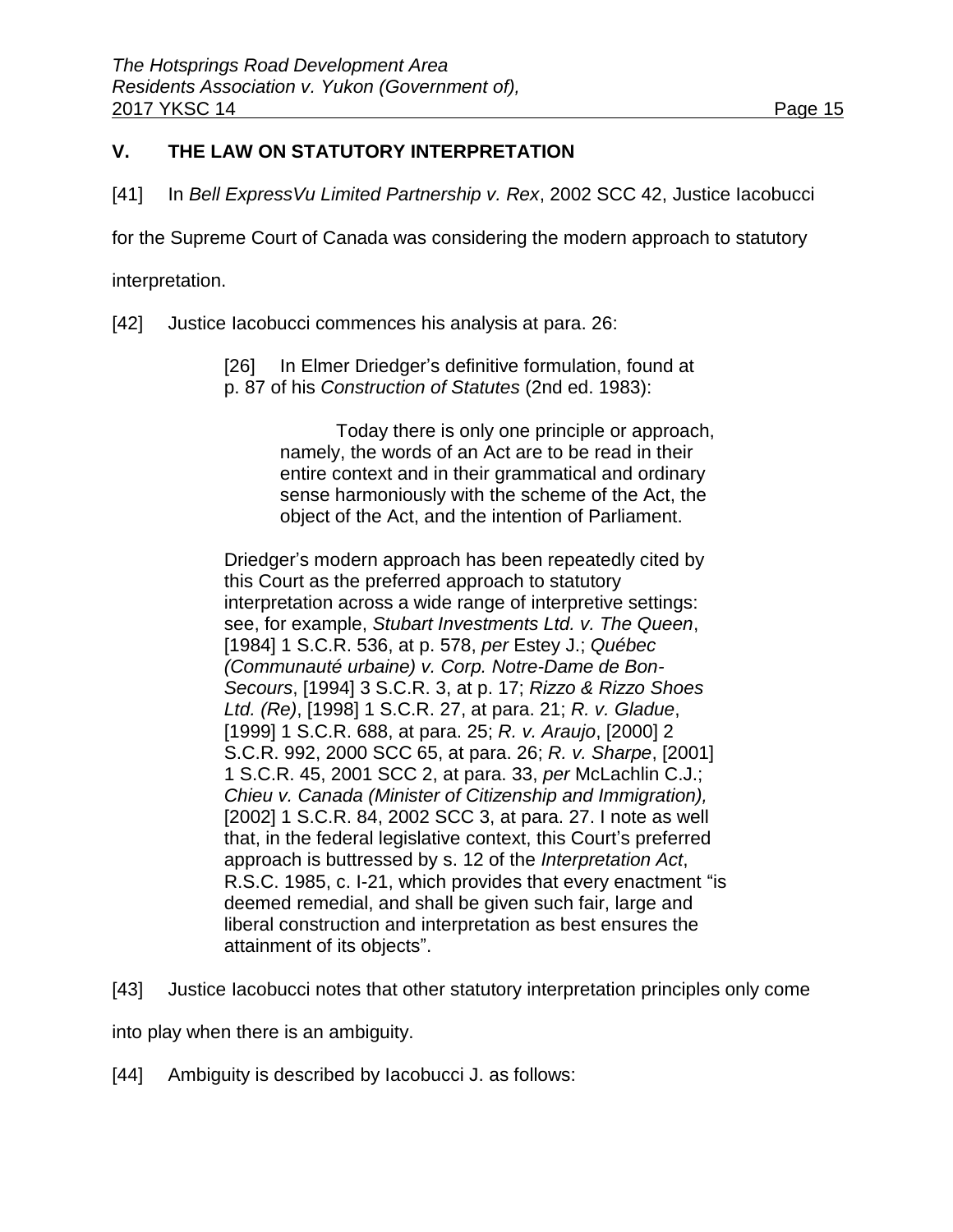[29] What, then, in law is an ambiguity? To answer, an ambiguity must be "real" (*Marcotte, supra,* at p. 115). The words of the provision must be "reasonably capable of more than one meaning" (*Westminster Bank Ltd. v. Zang*, [1966] A.C. 182 (H.L.), at p. 222, *per* Lord Reid). By necessity, however, one must consider the "entire context" of a provision before one can determine if it is reasonably capable of multiple interpretations. In this regard, Major J.'s statement in *CanadianOxy Chemicals Ltd. v. Canada (Attorney General)*, [1999] 1 S.C.R. 743, at para. 14, is apposite: "It is only when genuine ambiguity arises between two or more plausible readings, *each equally in accordance with the intentions of the statute*, that the courts need to resort to external interpretive aids" (emphasis added), to which I would add, "including other principles of interpretation".

[30] For this reason, ambiguity cannot reside in the mere fact that several courts -- or, for that matter, several doctrinal writers -- have come to differing conclusions on the interpretation of a given provision. Just as it would be improper for one to engage in a preliminary tallying of the number of decisions supporting competing interpretations and then apply that which receives the "higher score", it is not appropriate to take as one's starting point the premise that differing interpretations reveal an ambiguity. It is necessary, in every case, for the court charged with interpreting a provision to undertake the contextual and purposive approach set out by Driedger, and *thereafter* to determine if "the words are ambiguous enough to induce two people to spend good money in backing two opposing views as to their meaning" (Willis, *supra*, at pp. 4-5). [Emphasis in original.]

[45] Consequently, the Court must first read an arguably ambiguous provision in its

entire context and in its grammatical and ordinary sense.

[46] The defendants, relying on Sullivan and Driedger on the *Construction of Statutes*,

4th ed. (Canada: Lexis Nexis Butterworths, 2002), urge the Court to review the purpose

statement as well at p. 300: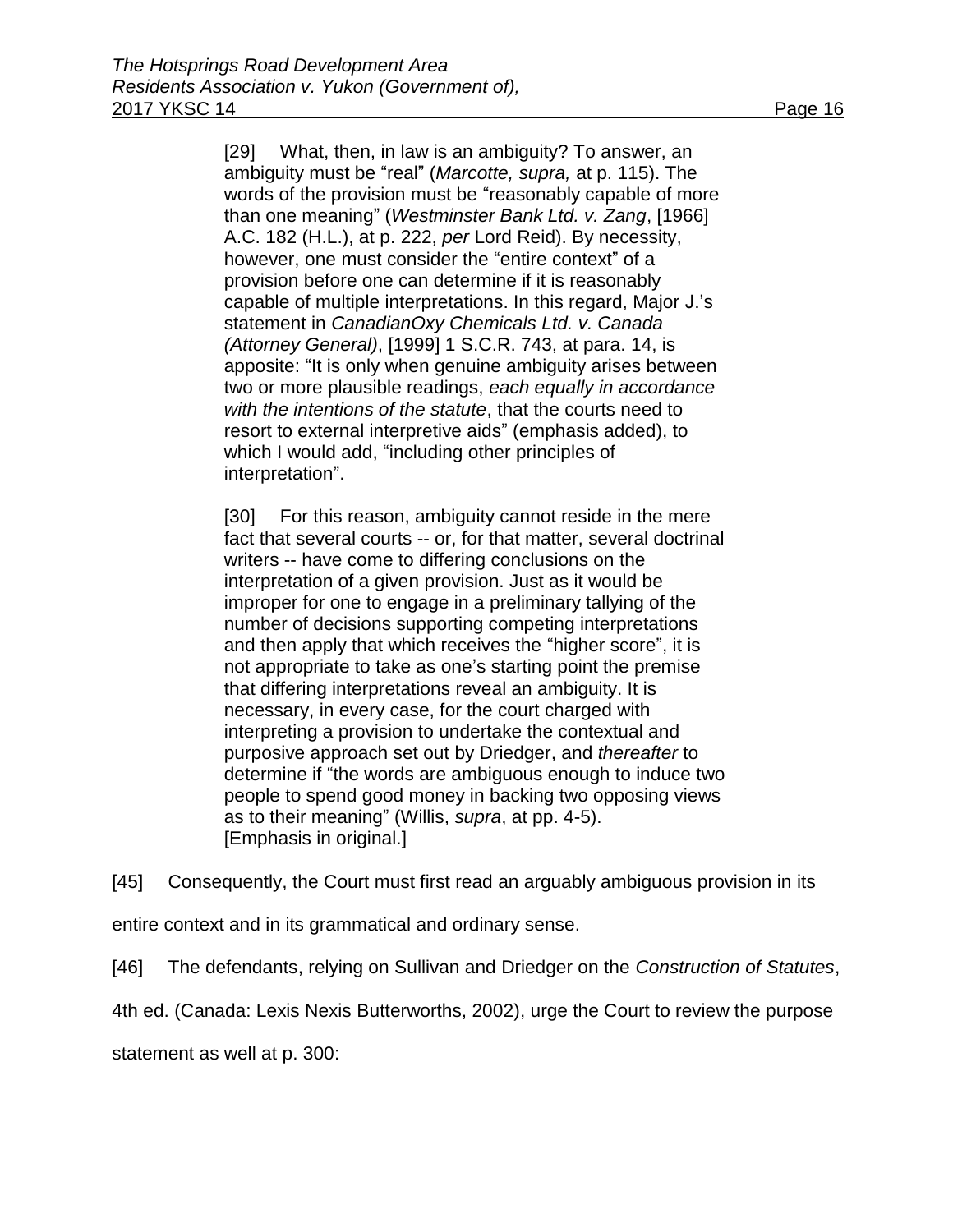A purpose statement is a provision set out in the body of legislation that declares the principles or polices the legislation is meant to implement or the objectives it is meant to achieve.

[47] As well, in respect of the French and English versions of the legislation, the

defendants look to the shared meaning rule at p. 86 of the *Construction of Statutes*:

In most cases the shared meaning is assumed to be a meaning found in each version of the bilingual text read separately, as opposed to a meaning that is constructed by reading both versions together. In *Aerie Inc. v Canada Post Corp.,* however, Ryan J. pointed out that in so far as appropriately influence the meaning of the other. The effect is to move the ordinary meaning of the two versions toward each other.

[48] And at p. 87:

Under this approach, the ordinary meaning of the words in one language version is adjusted to take into account the other language version and the resulting interpretation is then regarded as the shared meaning.

[49] It is not argued that there is an ambiguity, however, such that one version should

be preferred over another in respect of the purpose of the legislation.

[50] The defendants do, however, argue that the words in Schedule A to the

*Regulation* "peuvent réunir les possibilités d'aménagement de ces terrains comme s'il

s'agissait d'un seul lot" is to be translated as "may combine the development

possibilities of these lands as if they were a single lot". It is argued that this conflicts with

the English language version "may be able to consolidate the residential development

potential of these properties in a single lot".

[51] The defendants concede, however, that irrespective of this, the development is subject to the Plan.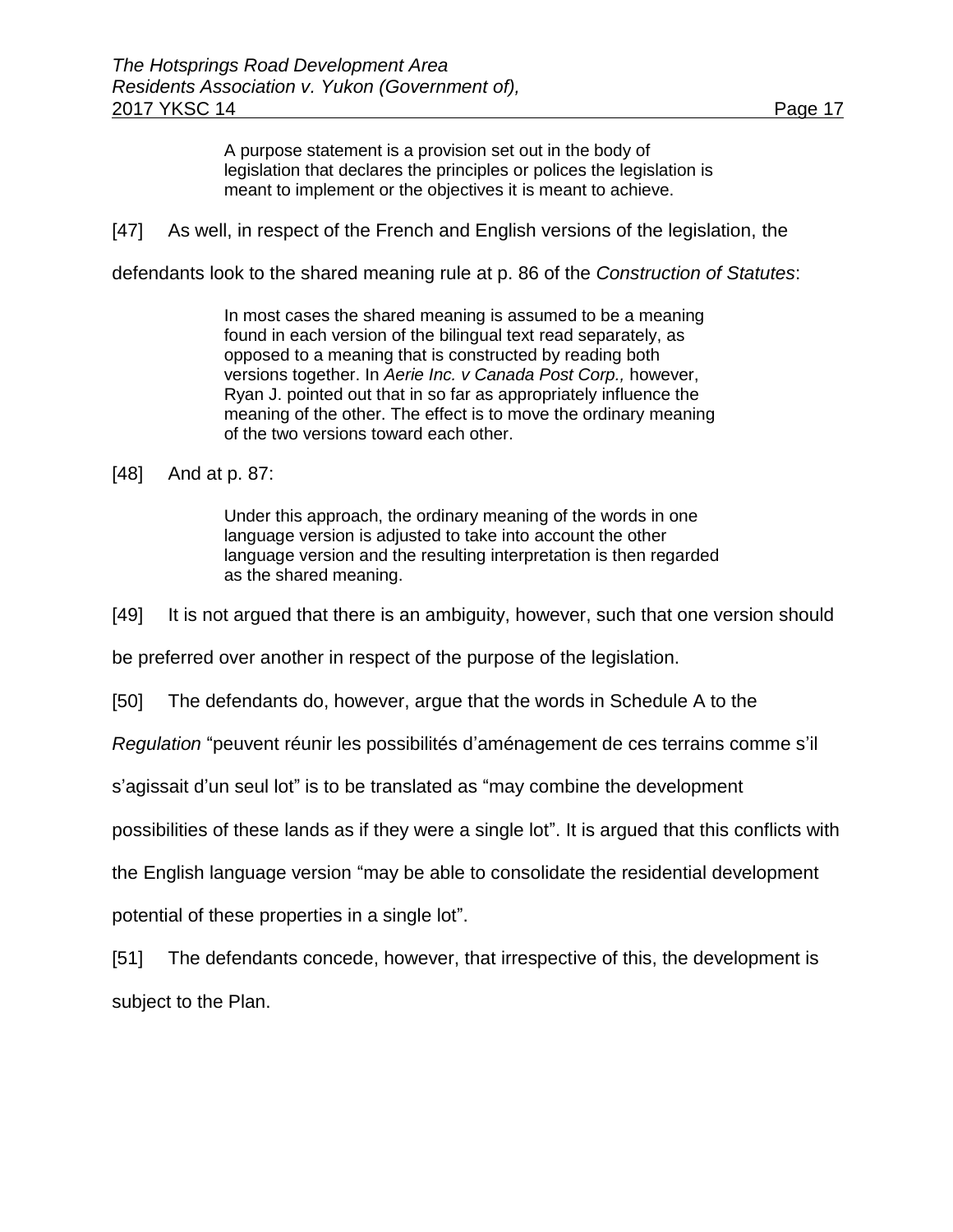#### **VI. APPLICATION**

[52] Counsel for the Residents Association argues that Schedule A is clear landowners of several contiguous lots may be able to consolidate the residential development potential of these properties in a single lot, subject to the conditions addressed within the Plan. Section 5.1 of the 2012 Development Agreement clearly states that the Developer is restricted to constructing a maximum of two residential dwelling units per lot. While there is provision for the development potential to be transferred, the difference between "in a single lot" or "to a single lot" is not of moment, nor does the French language version compel an interpretation of these words such that the Plan conditions are circumvented.

[53] That Plan provides in Policy 5.17 that "landowners of several contiguous properties designated as *Commercial – Mixed Use/Tourist Accommodation* may be able to transfer their residential development potential **to a single lot** subject to the following conditions", which include "community consultation, rezoning and site plan approvals".

[54] No community consultation or rezoning has occurred.

[55] Consequently, counsel for the Residents Association argues that the application of Policy 5.17 is triggered by the Amended Development Agreement, permitting residential development potential of lots 1533, 1536 and 1095 to contain more than the maximum of two residences, given that the above statutory provisions expressly incorporate the Plan. In other words, counsel for the Residents Association argues that there must be community consultation and rezoning prior to the residential development potential being transferred. As there has neither been community consultation nor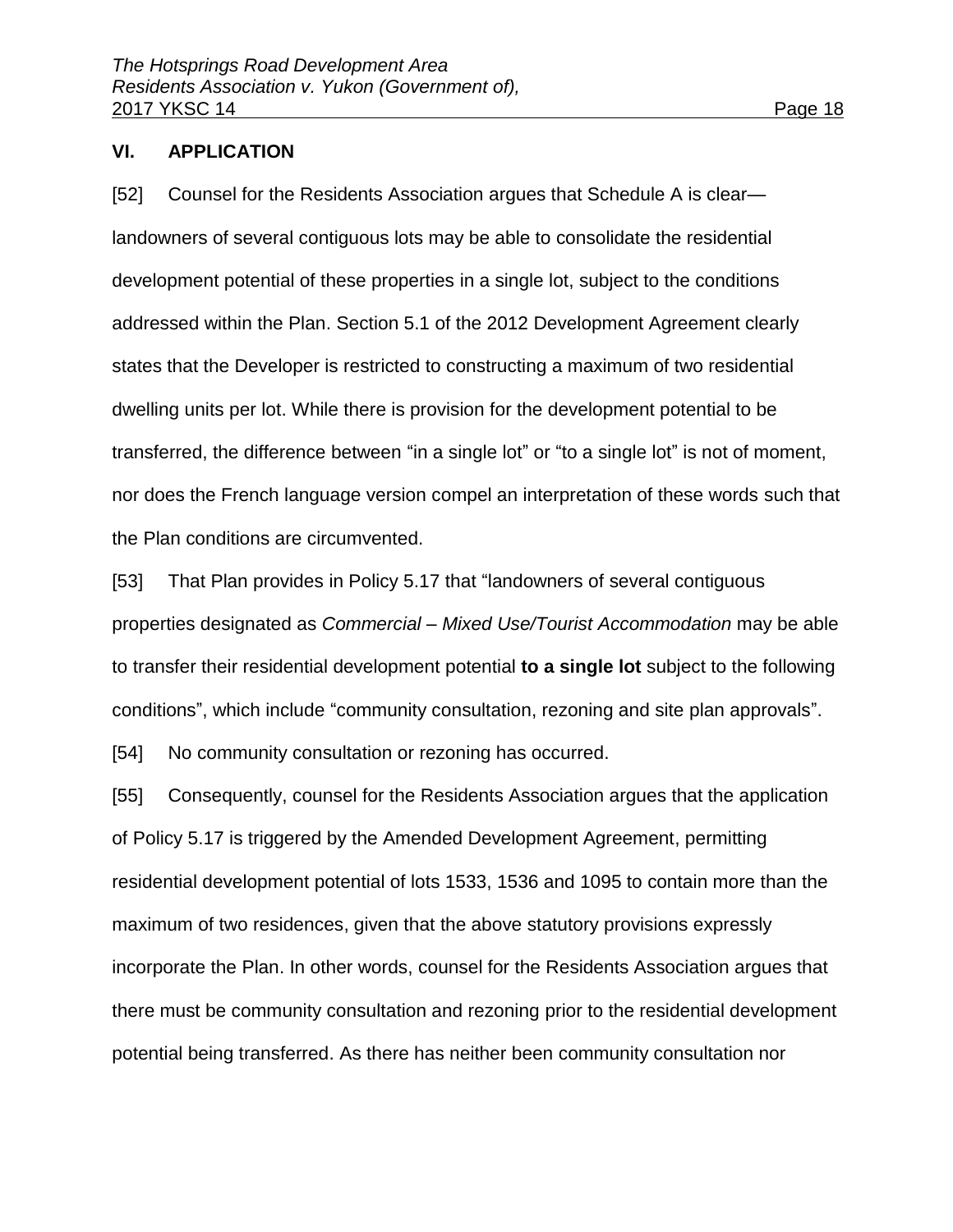rezoning, it is argued the purported transfer of development potential to lots 1533, 1536 and 1095 is void and the Amended Development Agreement should be set aside. [56] Counsel for the Government of Yukon argues that Schedule A of the *Regulation* has, in effect, codified Policies 5.16 and 5.17 of the Plan. That being so, the Court should look to the wording of the Special Provision in Schedule A. Counsel argues that the Special Provision which provides consolidation of the residential development potential of properties "in a single lot" is a more permissive wording than "to a single lot". "To a single lot" is not what is being effected by the Amended Development Agreement. Counsel argues that because Schedule A of the Special Provision has codified the Policies namely, Policy 5.17, the Plan was not adopted by reference and that the conditions, including community consultation as argued by the plaintiff, is taken out of context. The Government of Yukon argues only if more than 20 residences were to be developed would the conditions, including community consultation, be triggered. This argument, however, ignores Schedule A which specifically incorporates the Plan by reference. It is argued that the three lots in question to which the residential development potential has been transferred (the transferred potential being five residences on one lot, three residences on the second lot, and two on the third lot), do not alter the total development potential here. The development potential of 20 residences remains the same. Furthermore, "in a single lot", as I understand counsel's argument, permits for more than one lot to receive transferred residential development potential. It is also argued that as the Special Provision in Schedule A codifies the Plan, it, therefore, takes precedence over the Plan.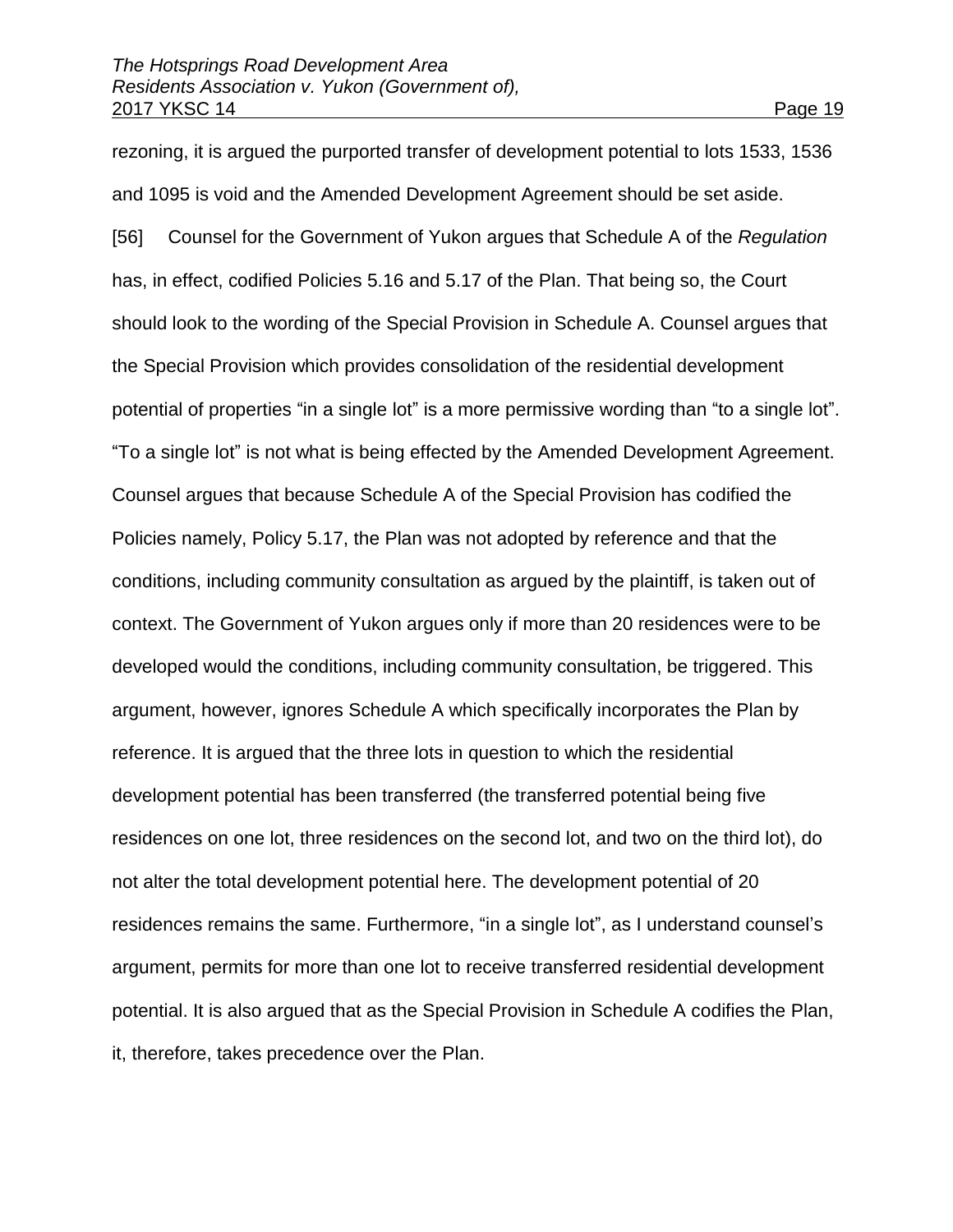[57] I find that, while it is true that the Amended Development Agreement does not

contemplate going beyond 20 residences, that was not permitted in the Plan either and

is not an answer to whether the conditions have been triggered.

## **VII. CAN IT BE SAID THESE PROVISIONS MEAN DIFFERENT THINGS?**

[58] Following the suggested approach in *Bell Expressvu*, I find that it is important to

read the passages in question as a whole. The Special Provision provides:

Landowners of several contiguous properties zoned as Commercial Mixed Use/Tourist Accommodation may be able to consolidate the residential development potential of these properties in a single lot, subject to the conditions addressed within the Hotsprings Road Local Area Plan, as amended from time to time.

[59] The Plan provides at Policy 5.17:

Landowners of several contiguous properties designated as *Commercial - Mixed Use/Tourist Accommodation* may be able to transfer their residential development potential to a single lot, subject to the following conditions …

[60] The Government of Yukon argues "in a single lot" vs. "to a single lot" is different.

[61] Counsel for the Government of Yukon submits that the Plan's requirement to

consult is not triggered because Takhini Hotsprings Ltd. will not be developing beyond

20 residences total.

[62] Counsel for the Government of Yukon also argues that because the *Regulation*

in Schedule A states "in a single lot" as opposed to "to a single lot" in Policy 5.17 of the

Plan, that demonstrates, because the wordings are not identical, that Policy 5.17 was

not adopted by reference. The Government of Yukon argues, therefore, that the

conditions which accompany Policy 5.17 were not incorporated. It argues that, as long

as the development does not exceed 20 residences, the consultation provisions and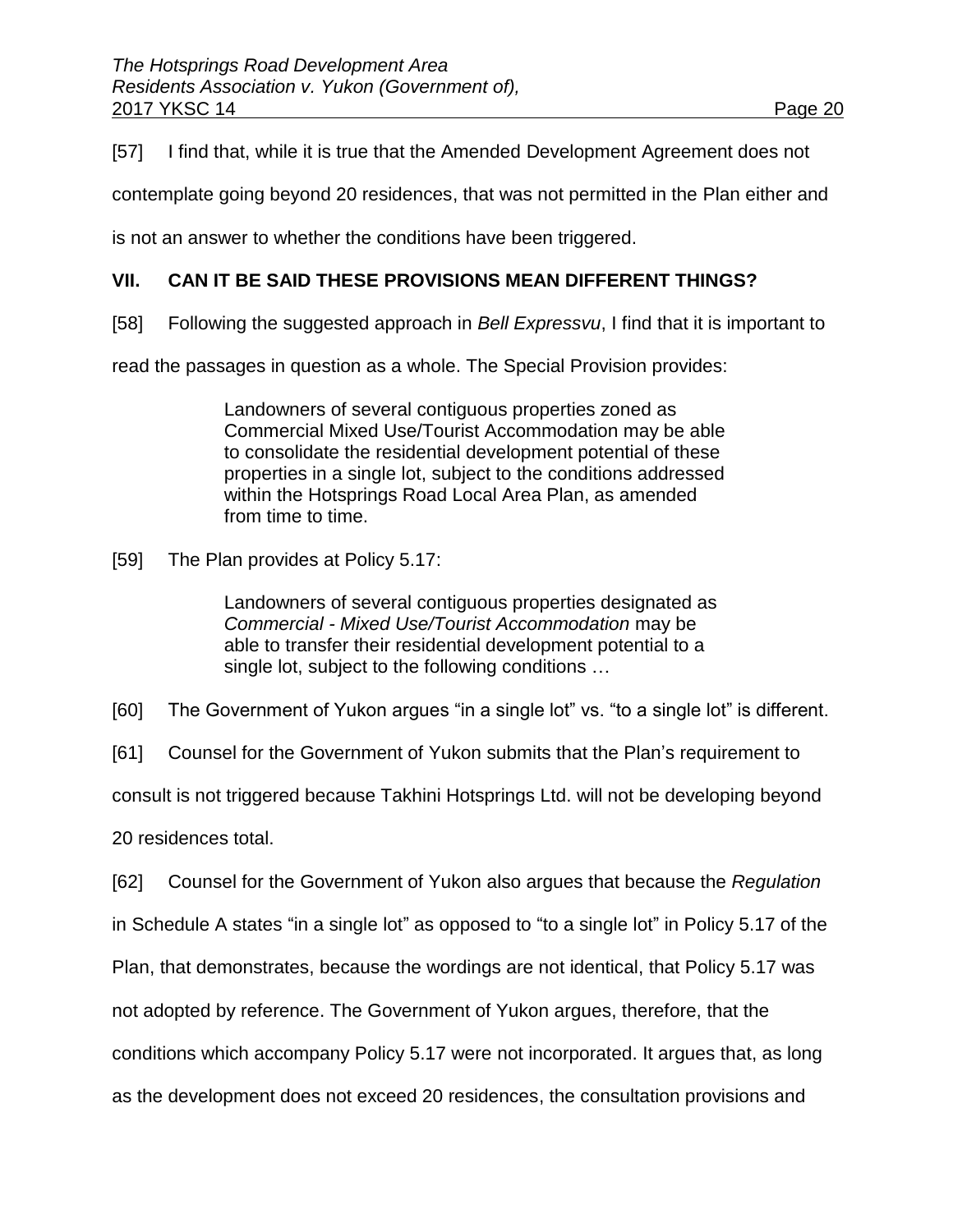rezoning are unnecessary. To read those as a precondition to building would be unnecessary and confusing. The position of the Government of Yukon, additionally as noted, is that there is a significant difference in the wordings "in a single lot" and "to a single lot" and that difference is set out in Policy 5.17.

[63] The Special Provision contemplates being subject to the Plan. Can it be said that, by effecting a development where the development potential is spread in three ways (as the defendants contest), brings the transaction outside the policy requirement of the Plan and, thus, no consultation or rezoning is required? Can it furthermore be said that by not exceeding 20 residences, the conditions of the Plan do not apply? As I understand the argument of counsel for the Government of Yukon, the answer to that is "the conditions do not apply" because what is happening by the Amended Development Agreement is not consolidation "to a single lot", rather it is to several lots. [64] I find an interpretation bypassing the conditions would not be harmonious with the purpose of the *Interpretation Act* nor does it make sense. Firstly, the Plan, as the *Regulation* does, contemplates the implementation of the conditions. In my plain reading, this does not restrict the application of the conditions to a one-time development consolidation, and any further or additional consolidation would be free from the requirements of consultation and rezoning. By the use of the term "landowners", more than one transaction is contemplated in effecting the consolidation and transfer of the residential development potential of a lot. Read plainly and simply, it cannot be said if this consolidation contemplated in the *Regulation* is restricted to one lot that would somehow not violate the Plan whereas allowing consolidation over three lots does not.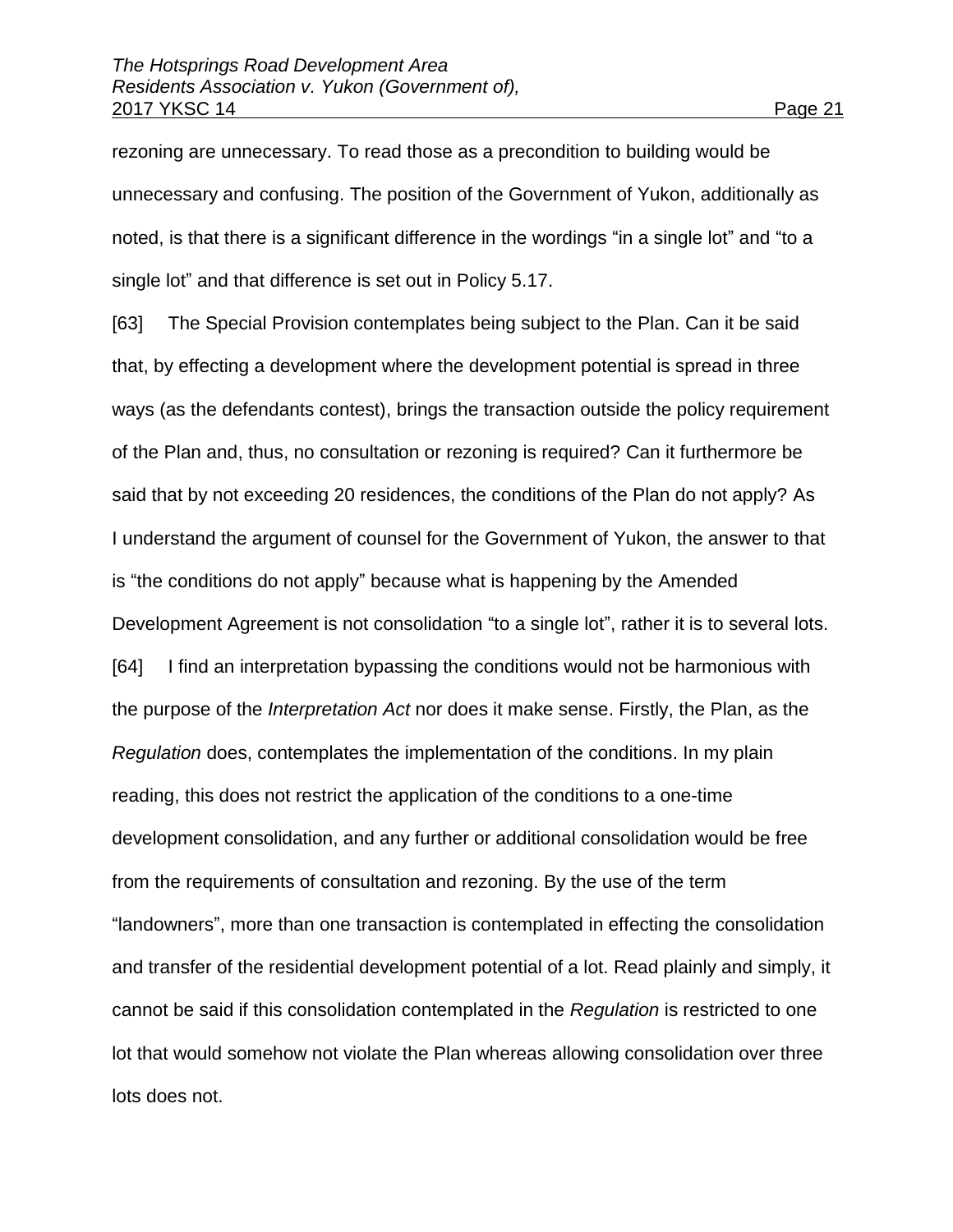[65] Nor does it make sense to interpret footnote 1 of Schedule A of the *Regulation,*  and its use of 'in' rather than 'to', as signalling a legislative understanding that it is unnecessary to consult or rezone before consolidating of residential development potential. Had the legislature not wished to reference the Plan, this would have been a simple matter to achieve. Had there been a wish to only incorporate the one condition

on the number of residences, this too would have been easily achieved. Yet, the

legislature, instead, incorporated the whole of the Plan.

#### **VIII. SUMMARY INTERPRETATION**

[66] I find the provisions should be read as follows.

[67] Section 5.1 of the 2012 Development Agreement between the Government of

Yukon as represented by the Approving Office and Takhini Hotsprings Ltd. as

represented by Garry Umbrich, president and owner of certain lots provides:

"The Developer shall construct or cause to be constructed a maximum of two (2) residential dwelling units per lot at its own expense."

[68] The 2012 Development Agreement, however, specifically contemplates in ss. 5.3 and 5.4 that certain lots will be designated to have their "residential development potential restricted and transferred to another lot" and where this is so, they are to be identified in Schedule B. The Developer is to make best efforts to determine the suitability of lots for residential capacity.

[69] The 2012 Development Agreement expressly provides in Section 7 that the Developer is to be compliance with the applicable law and regulations.

[70] The *Regulation* provides: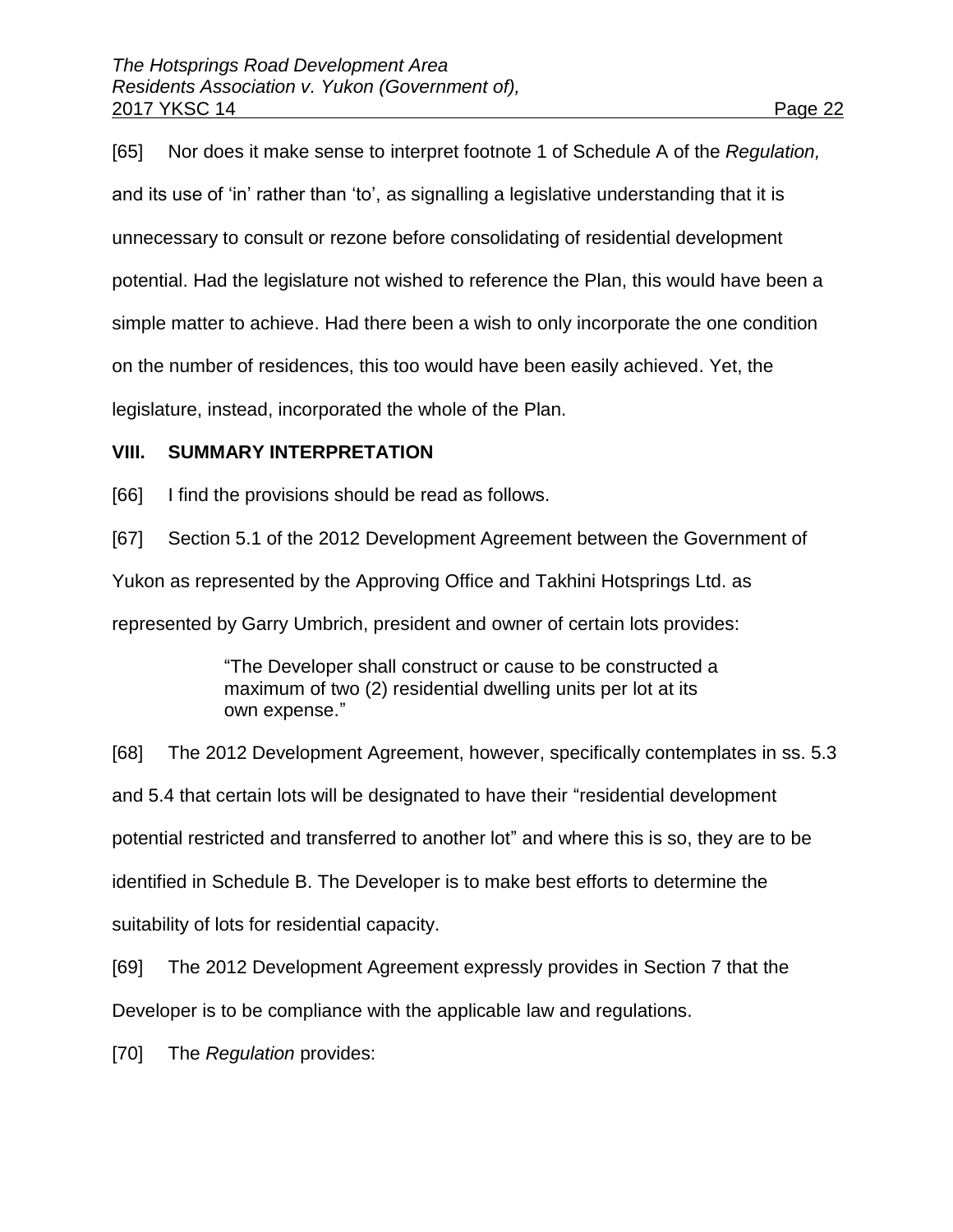17 (2) The use of any parcel of land within the Hotsprings Road Development Area shall be in accordance with the provisions set out in Schedule A and any use of buildings, structures or land not in accordance with these provisions shall be prohibited.

(*Subsection 17(2) added by O.J.C. 2004/201*)

The French language version provides:

(2) Les parcelles situées dans la région d'aménagement du chemin Hotsprings peuvent être utilisées conformément à l'annexe A; il est interdit d'utiliser autrement les bâtiments, les ouvrages ou les terrains.

(*Paragraphe 17(2) ajouté par Décret 2004/201*)

[71] Schedule A provides:

SPECIAL PROVISIONS:

1. Landowners of several contiguous properties zoned as Commercial Mixed Use/Tourist Accommodation may be able to consolidate the residential development potential of these properties in a single lot, subject to the conditions addressed within the Hotsprings Road Local Area Plan, as amended from time to time.

[72] The French language provision provides:

DISPOSITIONS SPÉCIALES:

1. Les propriétaires de lots contigus désigné - Usage commercial mixte/hébergement touristique - peuvent réunir les possibilités d'aménagement de ces terrains comme s'il s'agissait d'un seul lot, sous réserve des conditions contenues dans le plan d'aménagement local du chemin Hotsprings, dans sa version modifiée.

[73] Policy 5.16 of the Plan provides that a maximum of two residences are permitted

on a lot designated Commercial - Mixed Use / Tourist Accommodation. This is subject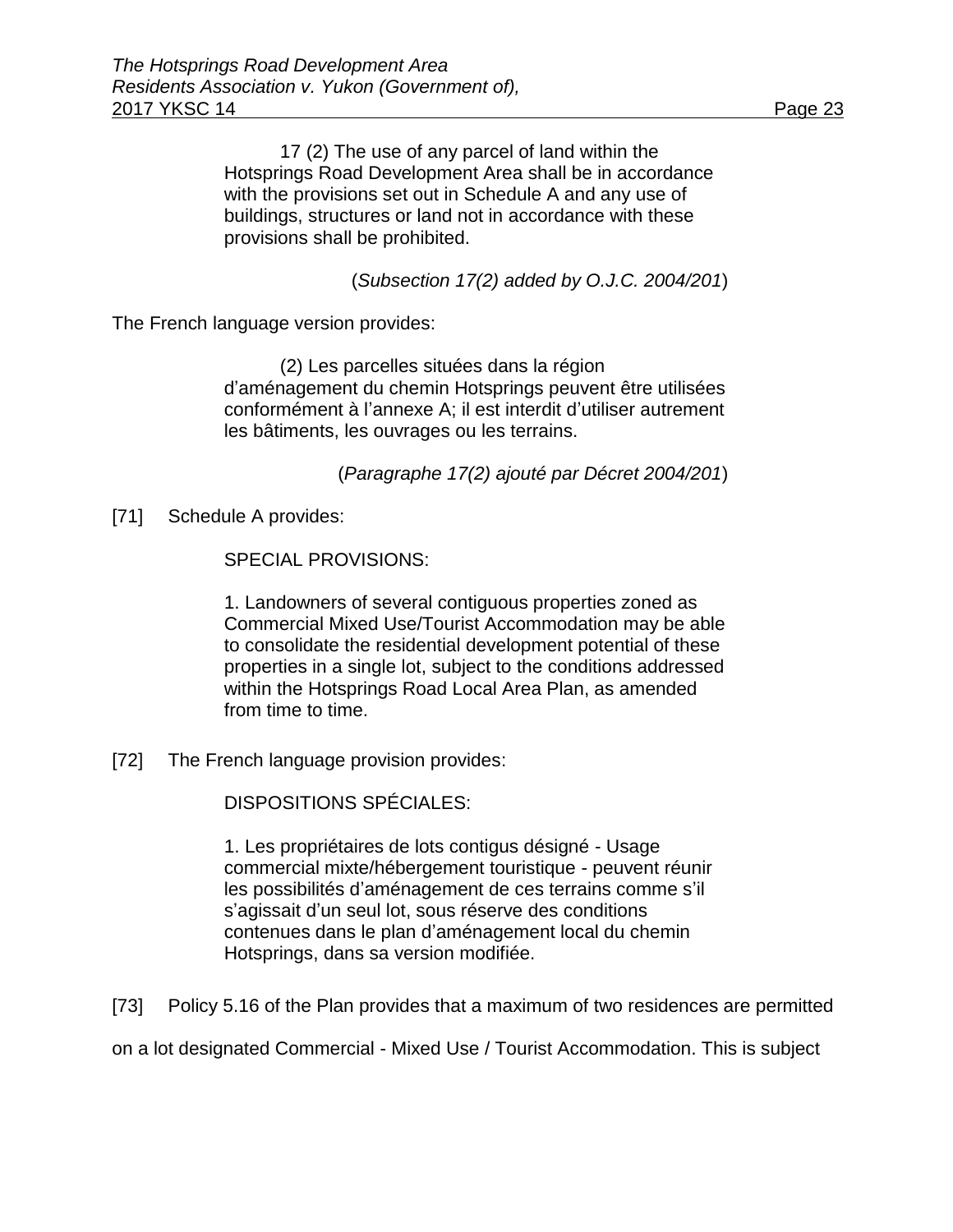to consolidation of residential development potential, and re-allocating development

potential "to a single lot" triggers conditions:

…

- Policy 5.17: Landowners of several contiguous properties designated as *Commercial - Mixed Use/Tourist Accommodation* may be able to transfer their residential development potential to a single lot, subject to the following conditions:
	- Any additional residential units beyond what is permitted in this designation would be subject to community consultation, rezoning and site plan approvals.

[74] I do not see any key distinction between the French language version and the English language version such that the conditions attendant upon moving the development potential "in a single lot" or "d'un seul lot" (as in the Schedule), or "to a single lot" as in the Plan, are avoided.

[75] I appreciate the Government of Yukon's submission that the French language version stating the purpose of the *Regulation* is to "vise", i.e., "viser", or "to aim" at regulating the management and development of the property. This development is contemplated, it is argued.

[76] This does not, however, relieve the Government of Yukon from complying with the conditions. In fact, the *Regulation* references at s. 1(i) a procedure of public consultation. Nor do I find that the ambiguity suggested by the defendants from the French language to the English language versions are such that the defendants could avoid the conditions required in the Plan.

[77] The *Regulation* clearly states that it is subject to the Plan. The *Regulation* by the Special Provision restricts development to two residences per lot. The Accessory uses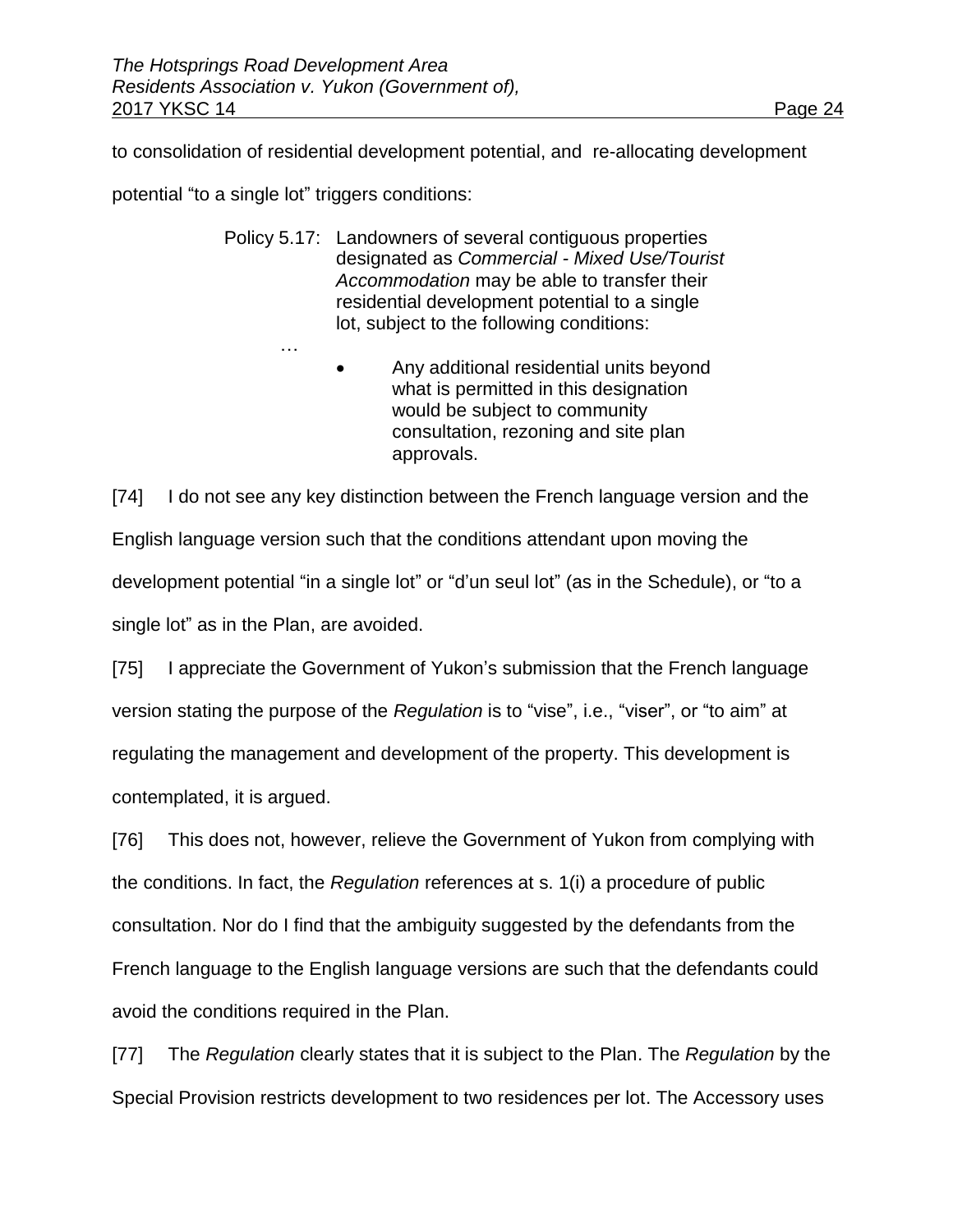read "Two Single Family Dwelling Units". The Special Provision of the *Regulation* also provides that if the development potential is consolidated "in a single lot, [it is] subject to the conditions addressed within the Hotsprings Road Local Area Plan …".

[78] I do not agree that there is a significant difference between the wordings "in a

single lot" and "to a single lot". In my view, the wordings "to a single lot" simply express

moving of the development potential in a different way rather than referring to it as

moving the development potential "in a single lot".

[79] The plain reading is that any consolidation of lot development is subject to the

Plan, therefore, it must comply with the conditions of the Plan and that includes

consultation and rezoning.

[80] That being so, I find that there has been a failure to consult and rezone.

#### **IX. REMEDY**

[81] The plaintiff seeks, *inter alia*, certain declarations.

[82] Third party rights are involved here. Considerations in granting declarations

where third party rights are involved were considered in *Gook Country Estates Ltd. v.* 

*Quesnel (City)*, 2006 BCSC 1382:

[22] Declaratory relief is founded in equity and as such is discretionary (*Glacier View Lodge Society v. British Columbia (Minister of Health)* [\(2000\), 75 B.C.L.R. \(3d\) 373,](http://www.lexisnexis.com/ca/legal/search/runRemoteLink.do?A=0.9334683092399945&bct=A&service=citation&risb=21_T25456909920&langcountry=CA&linkInfo=F%23CA%23BCLR3%23vol%2575%25sel1%252000%25page%25373%25year%252000%25sel2%2575%25decisiondate%252000%25) [2000 BCCA 242,](http://www.lexisnexis.com/ca/legal/search/runRemoteLink.do?A=0.4896529312159167&bct=A&service=citation&risb=21_T25456909920&langcountry=CA&linkInfo=F%23CA%23BCCA%23sel1%252000%25year%252000%25decisiondate%252000%25onum%25242%25) at [para.] 7. …

…

[26] I therefore conclude that, even if the plaintiff is able to prove some or all of its allegations, I must still consider whether the declarations it seeks should or should not be issued in the circumstances.

…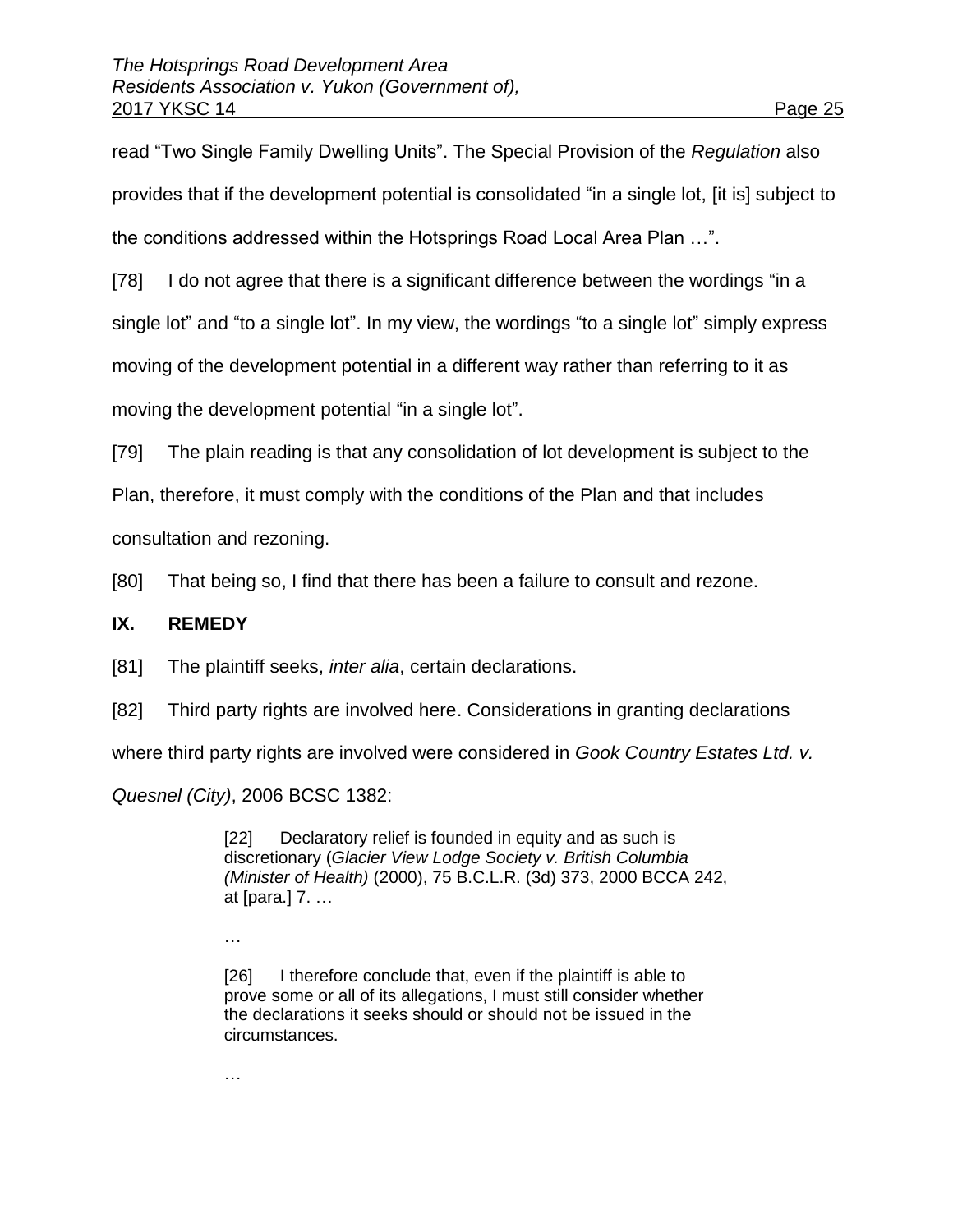[197] However, I do not propose to decide the issue on the basis of standing because the plaintiff faces a further hurdle. This action was started in October 2003 and did not come to trial until about two years later, when the buildings had already been leased to tenants who are carrying on business in them. The tenants are not parties to this action and there is no evidence of how their interests would be affected by the declaration the plaintiff seeks.

[198] During argument, I asked counsel for the plaintiff what the effect of the declaration sought would be. Would, for example, the buildings have to be torn down? Counsel's response, essentially, was that his client is entitled to the declaration sought and the consequences that flow from it would have to be decided in subsequent proceedings. He said he didn't know what the next step would be.

[199] Earlier in these reasons, I referred to the fact that declaratory relief is discretionary and that impact on non-parties is a factor to consider in deciding whether to exercise that discretion. In my view, the fact that the declaration has a potential impact on parties not before the court is sufficient reason for the court to exercise its discretion and not grant the declaration, even if the plaintiff might otherwise be entitled to it. [Emphasis added].

[83] In *Gook Country Estates*, the court was not prepared, in the circumstances, to

make the declaration sought.

[84] As in *Gook Country Estates*, third parties are involved here. There is no evidence

before the Court of how their rights would be affected. *Gook Country Estates* was

upheld at the British Columbia Court of Appeal where Groberman J.A., writing for the

majority in 2008 BCCA 407, said:

[10] Nothing in the court's statements in *Hornby Island Trust v. Stormwell* should cast any doubt on the general proposition that declaratory relief *per se* is discretionary. (see Sarna, *The Law of Declaratory Judgments* (3rd ed.) Toronto: Thomson Carswell, 2007, particularly at chapter 3; and Zamir, *The Declaratory Judgment* (2nd ed.) London: Sweet & Maxwell, 1993, particularly at chapter 4). When an action is brought by a plaintiff seeking a declaration, the court may deny relief on several discretionary grounds, including standing, delay, mootness, the availability of more appropriate procedures, the absence of affected parties, the theoretical or hypothetical nature of the issue, the inadequacy of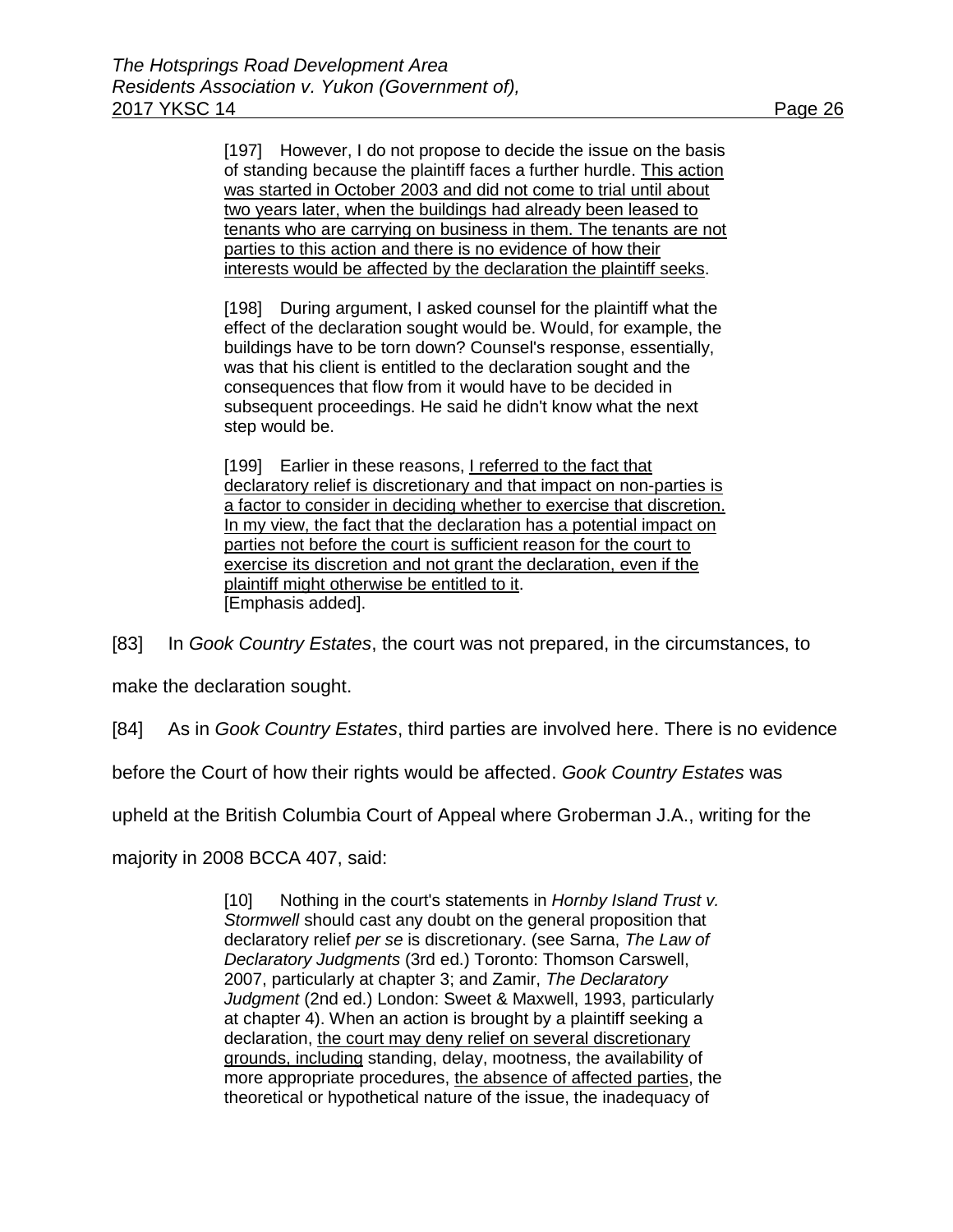the arguments presented, or the fact that the declaration sought is of merely academic importance and has no utility. I do not suggest that this list is exhaustive.

[18] The learned trial judge had discretion to refuse to entertain the plaintiff's action for a declaration. In determining whether or not to exercise that discretion in this case, he properly considered the possibility of adverse effects on third parties, the plaintiff's delay in bringing the matter before the court, the plaintiff's limited interest in the matter, the lack of any clear utility to a declaration, and the fact that the developments in question had already been built in reliance on the permits. All of these factors were properly taken into account by the learned trial judge. I can see no basis for interfering with his exercise of discretion. [Emphasis added].

[85] I find that it would not be appropriate to declare the Amended Development

Agreement void.

[86] I find that the development of more than two residences per lot of lots 1533, 1536

and 1095 has not proceeded in accordance with Schedule A of the *Regulation* and

Policy 5.17 of the Plan.

…

[87] Until there has been compliance with the requirements of consultation and

rezoning pursuant to s. 17(2) of the *Regulation*, development is prohibited.

#### **X. CONCLUSION**

[88] In conclusion, there is no question that the Plan impacts upon the development and has an effect on the Amended Development Agreement. Section 5.1 of the 2012 Development Agreement provides that "the Developer shall construct or cause to be constructed a maximum of two (2) residential dwelling units per lot …". The 2012 Development Agreement, however, specifically contemplates that certain lots will be designated to have their "residential development potential restricted and transferred to another lot" and where this is so, they are to be identified: see ss. 5.3, 5.4. The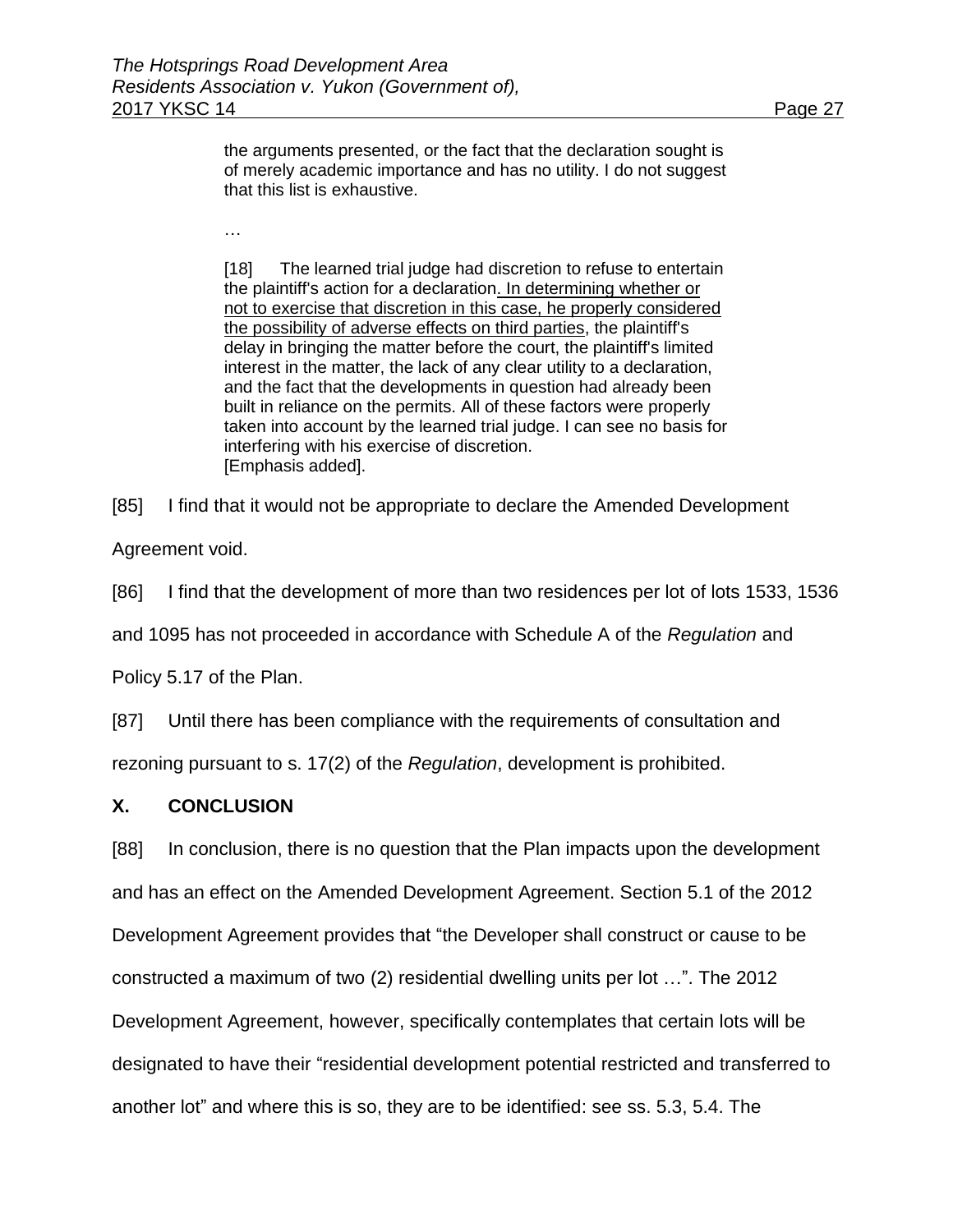Developer is to make best efforts to determine the suitability of lots for residential capacity.

[89] The 2012 Development Agreement expressly provides further that there is to be compliance with the law and regulations. The *Regulation* provides, as noted in Section 17(2), a prohibition against any buildings or structures not built in accordance with the provisions of Schedule A.

[90] This case does not turn on the distinction between "in a single lot" and "to a single lot". I find that both phrases are of equal interpretation and mean that where a development plan contemplates a movement of the development potential, the requirements that there be compliance with the Local Area Plan are triggered. The Special Provision in Schedule A does not suggest that there is a way to consolidate without triggering the conditions in the Plan. I do not agree with the Government of Yukon's suggestion that a one-time movement of development potential avoids the conditions in the Plan.

[91] The Plan, at Policy 5.17, reiterates that owners may be able to transfer their residential development to a single lot, subject to the following condition:

> … any additional residential units beyond what is permitted in this designation would be subject to community consultation rezoning and site plan approvals.

[92] Again, pursuant to the *Regulation* and the Special Provision contained within, the Plan must be complied with. Accordingly, because there has been no compliance with the Plan, I make the following declaration in accordance with the plaintiff's application:

That provisions of Schedule B of the Amended Development Agreement which purport to provide for the consolidation of residential potential on lots 1533, 1536 and 1095 beyond the permitted maximum of two residence per lot is inconsistent